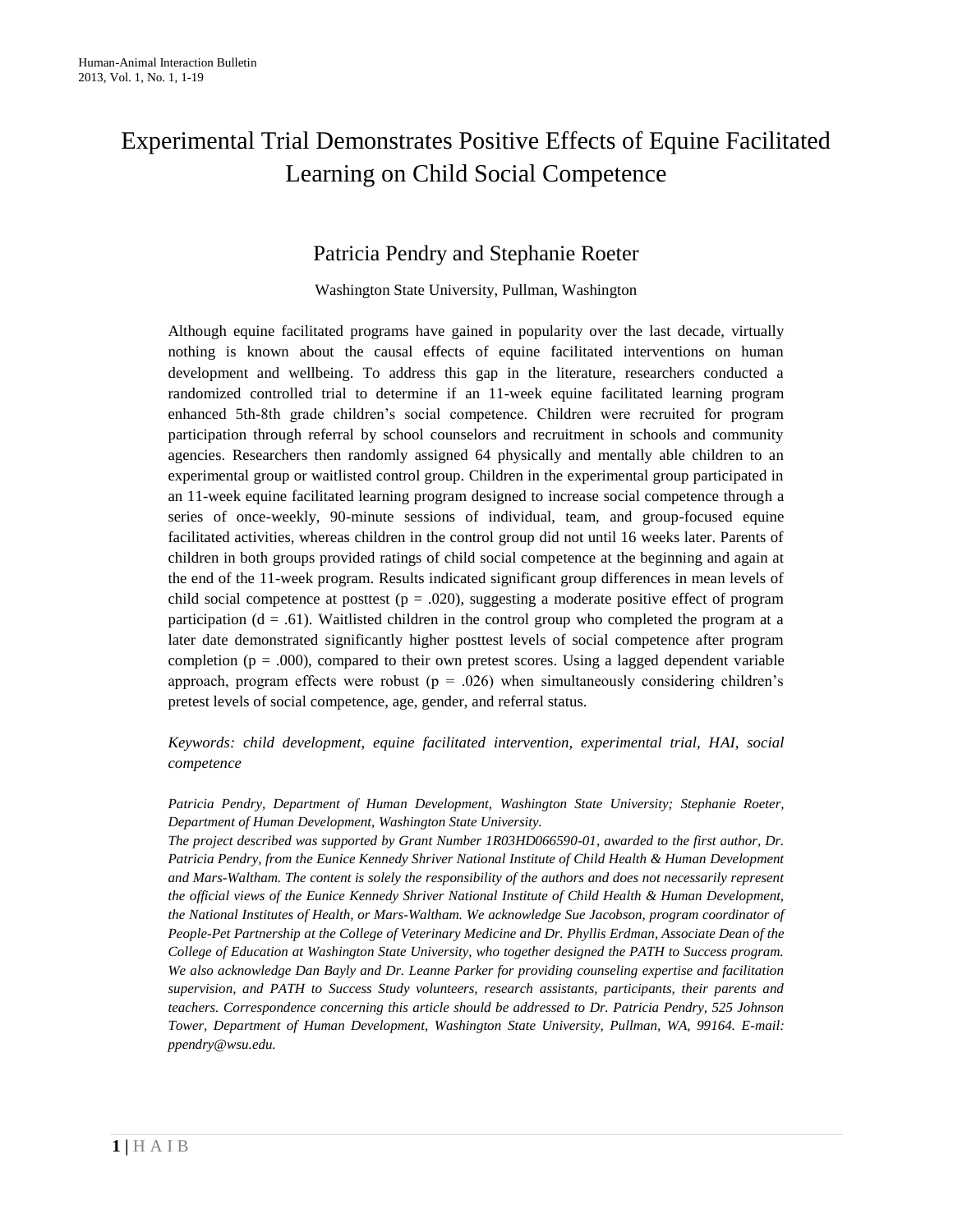Although there is growing evidence that promotion of behavioral and social-emotional competence in children and youth is an effective strategy to prevent mental, emotional, and behavioral disorders in adulthood (O'Connell, Boat & Warner, 2009), identifying and expanding evidence-based prevention programs that promote these competencies in children and youth constitutes a significant challenge (Greenberg, Domitrovich & Bumbarger, 2000; Huang et al., 2005). One type of approach that has caught the attention of researchers and mental health professionals is equine facilitated learning, which combines the experience of equine human interaction with counseling-based processing skills to increase participants' awareness and control of their emotions, cognitions, and behaviors. Although equine facilitated programs have gained popularity over the last decade, virtually nothing is known about their causal effects on human development. To help alleviate this gap in the literature, researchers conducted a randomized controlled trial to determine the effects of an 11 week equine facilitated learning program on the social competence of  $5<sup>th</sup>-8<sup>th</sup>$  grade children.

Although research on the broader field of equine assisted interventions is in its infancy, a small body of pioneering work has shown promising results. Findings suggest significant associations between involvement in equine assisted intervention and adjustment in various socio-emotional, cognitive, and behavioral domains, including depression (Bowers & MacDonald, 2001), positive behavior (Chandler, 2005), behavioral and mood disorders (Mann & Williams, 2002), self-esteem (Brown & Alexander, 1991; Gatty, 2001; Katcher & Wilkins, 1994), feelings of social acceptance and peer popularity (MacDonald & Cappo, 2003), interpersonal communication (MacDonald, 2004), sensitivity towards others (Vidrine, Owen-Smith & Faulkner, 2002), anger (Kaiser, Spence, Lavergne & Vanden Bosch,

2004), speech and language ability (Macauley & Gutierrez, 2004), as well as more global measures of functioning and adjustment (Schultz, Remick-Barlow & Robbins, 2007). Also, compared to more traditional classroombased counseling activities, equine assisted interventions were more strongly associated with lower levels of internalizing and externalizing behavioral problem (Trotter, Chandler, Goodwin-Bond, & Casey, 2008). Other researchers, in a study on therapeutic riding targeting boys with emotional disturbances in a residential treatment program, found no improvement was seen in depression or anxiety (Greenwald, 2001). While current evidence regarding the efficacy of equine assisted approaches is promising indeed, more causal evidence is needed to demonstrate the effects of equine facilities programs.

## *Causal Pathways*

Although there is not one specific human animal interaction theory that postulates how equine facilitated learning programs may affect child development, Bandura's social cognitive theory (1986) provides a nice framework (Kruger & Serpell, 2010; Serpell, 2000). According to this perspective, children learn by observing others, with the environment, behavior, and cognition all as important factors in influencing development. These three factors are not static or independent; rather, they are all reciprocal. For example, each behavior witnessed can change a person's way of thinking (cognition). Similarly, the environment one is raised in may influence later behavior.

This theory has implications for equine facilitated learning because equines possess several intrinsic and physical attributes that strongly influence the cognitions and environments of those interacting with them (McGreevy & McLean, 2010). For example, horses and mules are prey animals, characterized by a highly attuned awareness of their physical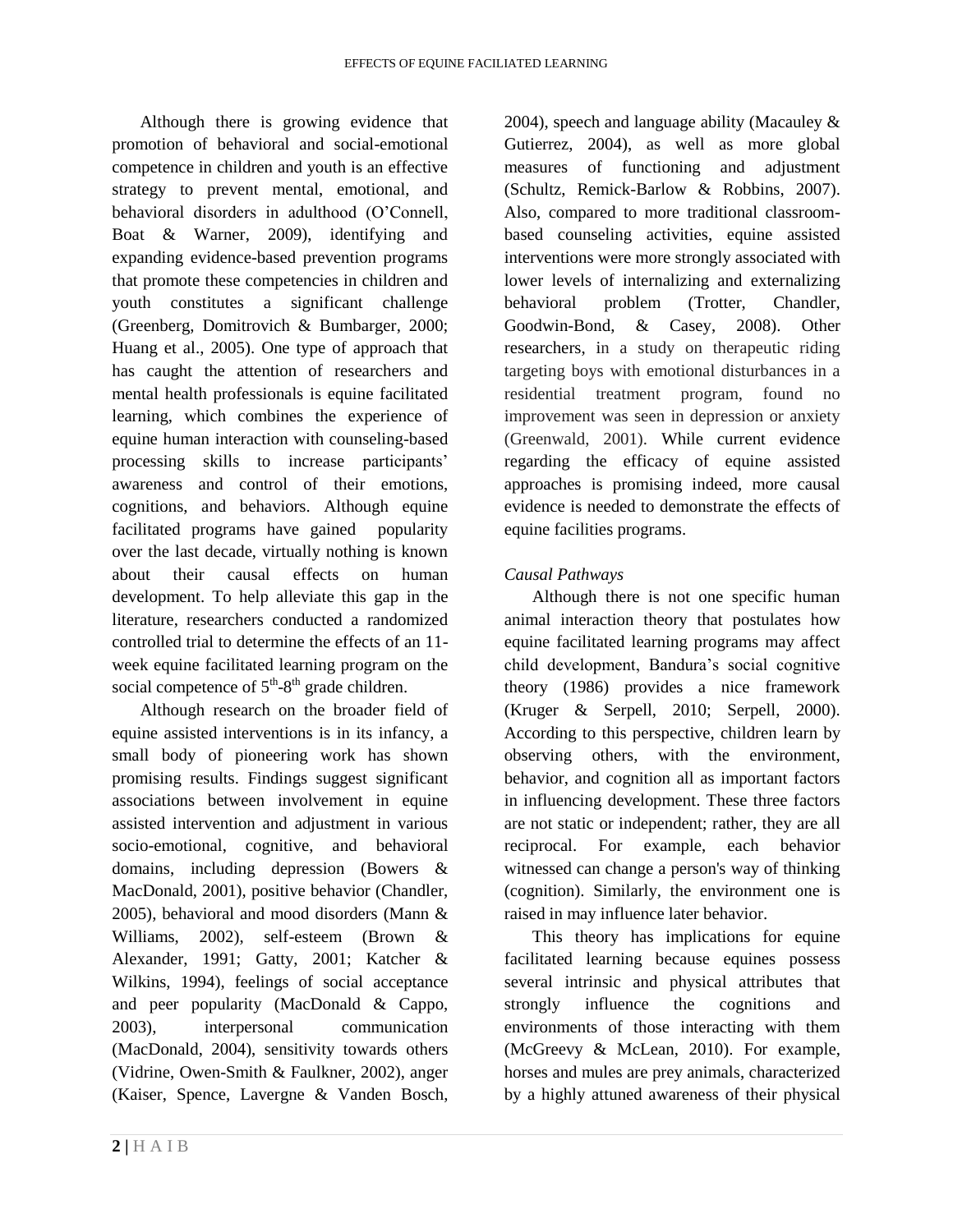surroundings and a strong, instinctual inclination for a fight-or-flight response. This characteristic necessitates that program participants become more self-aware of their behavior, thoughts, emotional intent, and verbal and non-verbal communication to ensure their personal safety, and to enhance their ability to communicate with the equine. By interacting with equines in the context of horsemanship activities, children learn to provide and recognize non-verbal communication cues to their equine partner (e.g., pressure, release, posture, intent, physiological arousal), which may provide frequent opportunity to reflect on the meaning of their own behavior and intent. Since equines provide immediate, meaningful feedback - pinning ears, swishing tail, licking lips, blinking - children simultaneously gain experience in observing and interpreting non-verbal cues. As children – with the help from program facilitators - attempt to manage and direct their own behavior to evoke desirable responses from the horse (e.g., licking lips, blinking, resting foot), rather than less desirable responses (e.g., swishing tail, pinning ears, tuning out), reciprocal interactions between the child's behavior and cognitions take on an important role. Using human equine interactions as an analogy, program facilitators encourage children to reflect on their behavior, thoughts, feelings and communication skills and apply these to communication and collaboration with a *human* partner. Practicing of pro-social behaviors, reflecting on thoughts and feelings, and feedback – from the equine and facilitator may thus improve self and social awareness, personal responsibility, goal-directed behavior, and communication skills.

Social role-activity theory (Brickel, 1982) also provides a useful perspective to explain effects of horse-human interactions on child development. Role theory proposes that when an individual assumes a new positive role (e.g. team leader), positive behavioral change may result (Lemon, Bengston & Peterson, 1972).

This relates nicely to equine facilitated activities, as participants are encouraged to take on a leadership role to facilitate positive interactions with equines, which rely heavily on the equine's instinctual expectations about the natural hierarchy of herd dynamics, leading them to oscillate between seeking and/ or assuming leadership, or accepting it from others (Budiansky, 1997).

During in-hand horsemanship activities, children are encouraged to engage in behaviors that assert leadership to the equine by moving the horse's body in a purposeful way through the use of progressive shaping techniques, or "…gradually increasing a behavior/pressure to elicit a specific behavior from the equine" (McGreevy & McLean, 2007, p. 114), and negative reinforcement to reward compliant responses from the horse. During these interactions children are frequently reminded by program facilitators who self-management, fostering a give-and-take relationship, quick decision making, and optimistic thinking are important skills that facilitate successful communication and thus completion of each task. Through these interactions with the horse, children thus learn to provide and interpret clear, non-verbal cues. In sum, equine characteristics may have a significant influence on the nature of interactions between participants and horses in ways that promote children's social and behavioral competencies through the practice of pro-social behavior, as well as reflection on participants' cognitions, behaviors, emotion and intent.

## *Description of Current Study and Hypotheses*

The overall objective of the current study was to conduct a randomized controlled trial to determine the efficacy of an 11 week, equine facilitated learning program in improving the social competence of  $5<sup>th</sup>-8<sup>th</sup>$  grade children. Social competence is the ability of the child to successfully interact with other children and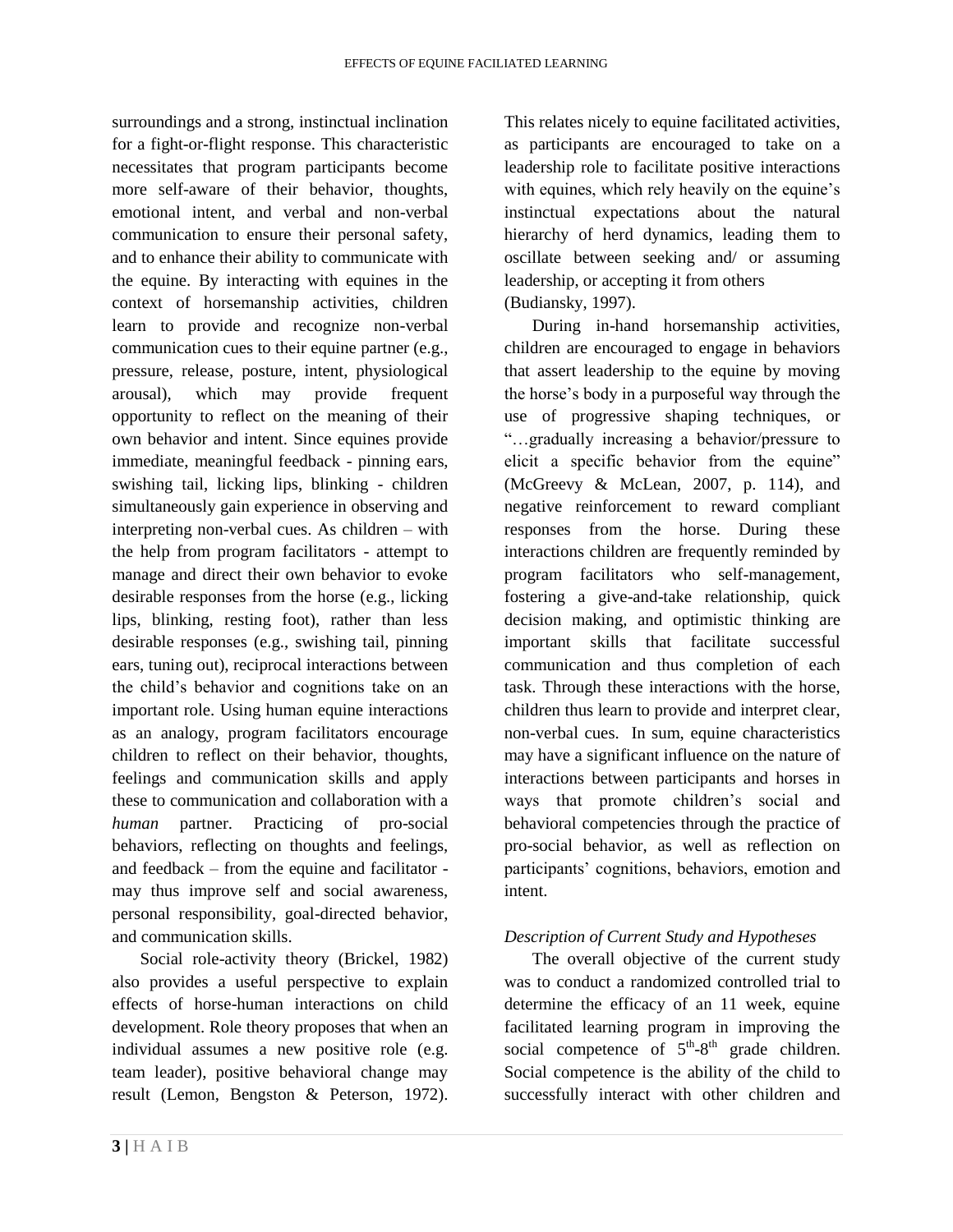adults in a way that demonstrates an awareness of and ability to manage emotions in an age- and contextually appropriate manner. Social competence is comprised of social, emotional, and cognitive skills and behaviors that enhance social adaptation such as social awareness, selfawareness, goal-directed behavior, relationship skills, personal responsibility, and control of behavior. The main research question was: Does participation in an 11-week equine facilitated learning program increase children's social competence and/or components thereof?

The following hypotheses guided our analyses. The first hypothesis stated that children randomly assigned to participate in an 11-week equine facilitated learning program would have higher levels of social competence at posttest, compared to children assigned to a waitlisted condition. The second hypothesis stated that children in the waitlisted group would demonstrate significant within-person gains in social competence after program participation (i.e., *after* the experimental group completed the program). The third hypothesis stated that the positive effects of program participation on posttest levels of child social competence would be independent of children's pretest levels of social competence, gender, age, and referral status.

Social competence was the main outcome of interest to program designers and researchers, because it is considered a central domain of child development that plays a critical role in later academic achievement, mental health, and overall wellbeing (Shonkoff & Phillips, 2000). Lower social competence is positively associated with the development of anti-social behavior (Sørlie, Hagen, & Ogden, 2008), conduct problems and depression (Rockhill, Vander Stoep, McCauley, & Katon, 2009), substance use (Griffin, Epstein, Botvin, & Spoth, 2001) and lower academic competence and performance (Wentzel, 1991; Sørlie & Nordhal, 1998). Children with lower social

competence are also more likely to experience difficulty regulating negative emotion and arousal, which can interfere with initiating and maintaining positive peer interactions, leading to peer rejection (Dodge & Somberg, 1987). Relationship problems with peers and adults, difficulty with emotion regulation, attention, behavior, and challenges with learning and achievement contribute to the development of mental health issues and poor child wellbeing. As such, enhancing child social competencies that support the development of self-regulation, academic skills, and peer social skills is considered a suitable target for preventive intervention programs (Greenberg, Domitrovich, & Bumbarger, 2000).

## **Method**

 $\overline{\phantom{a}}$ 

## *The Program*

The program under study was PATH to Success<sup>1</sup> conducted at a Premier Accredited Center of the Professional Association of Therapeutic Horsemanship, International<sup>2</sup> (PATH, Intl.) in a university setting. The stated goal of the program under study is to enhance child social competence through an 11-week session of once-weekly, 90-minute lessons of individual, team, and group-focused equine facilitated activities. The program was designed, implemented, and consistently supervised by a PATH, Intl. certified instructor in equine assisted mental health, and a doctoral level therapist. The curriculum contained standardized lessons with weekly goals and step-by-step instructions and procedures for each activity, which were piloted for 3 years before this study on its effects was conducted. The program was implemented by a team of volunteer horse

<sup>&</sup>lt;sup>1</sup> PATH to Success was designed by Sue Jacobson, coordinator of People-Pet Partnership at the College of Veterinary Medicine and Dr. Phyllis Erdman, Associate Dean of the College of Education, both at Washington State University.

The professional association was known as the North American Riding for the Handicapped Association (NARHA) until its renaming in the Spring of 2011.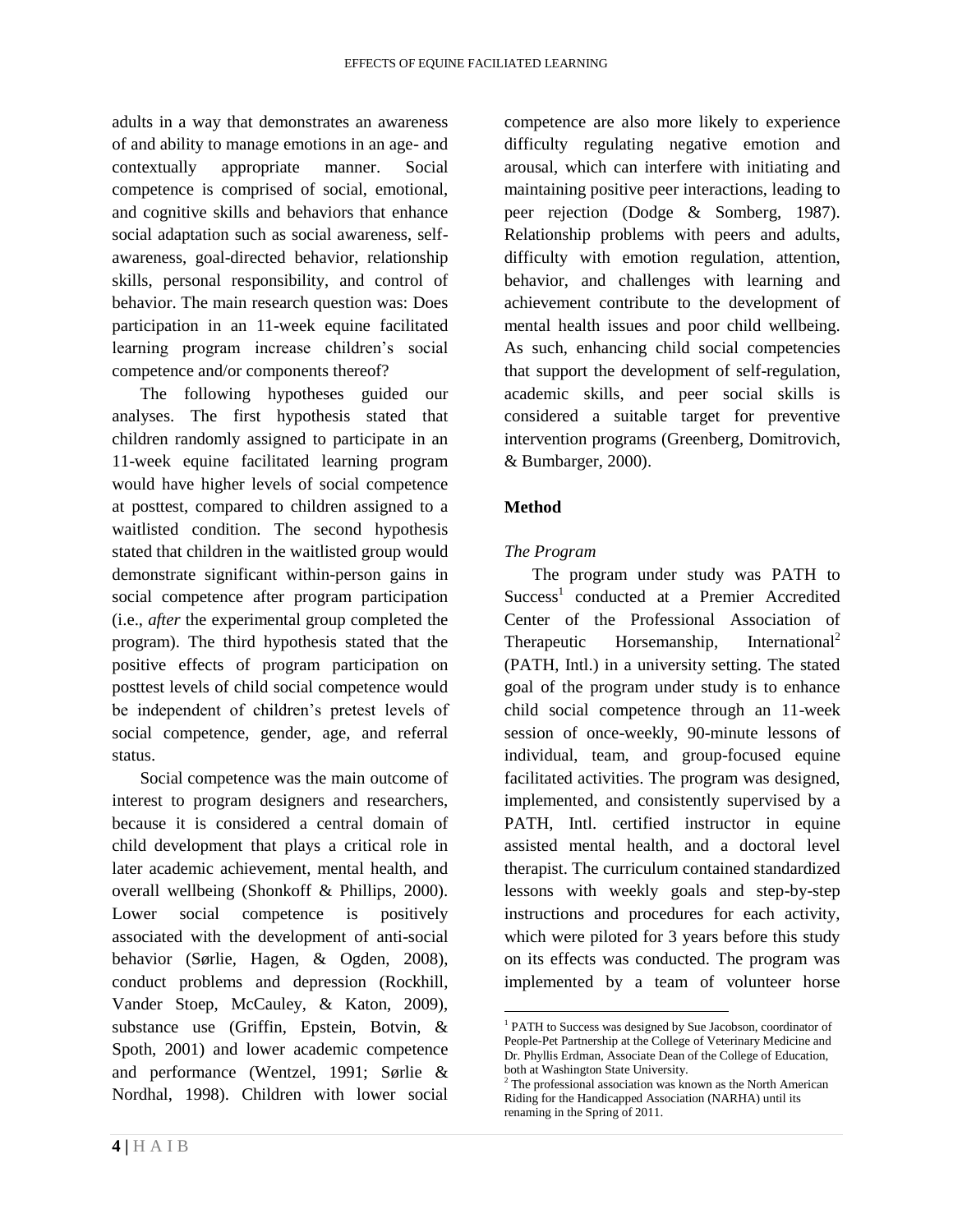specialists and facilitators, that included PATH certified instructors, undergraduate students in child-development, education, and animal science, professional counseling psychologists, and graduate-level counseling students. Program staff received extensive training through printed lessons, a handbook, hands-on program training with horses and child actors, as well as training in theoretical rationale of the program, principles of cognitive behavioral counseling, and child development through video and slide presentations. Weekly activities - based on principles of equitation science and natural horsemanship (McGreevy, 2007; McGreevy & McLean, 2007; 2010) - featured a combination of mounted and un-mounted activities and horse-human interactions, including observation of equine behavior, engagement in equine management (e.g., grooming), in-hand horsemanship activities, some riding, and personal and group reflection activities. A description of weekly program objectives and a selection of sample activities are described in Table 1.

| Week | <b>Lesson Objective</b>                       | <b>Sample Activity</b>                   |
|------|-----------------------------------------------|------------------------------------------|
|      | Basic safety: Meet horses and staff           | Observing horse behavior and herd        |
|      |                                               | dynamics                                 |
| 2    | Respect: Self, others and horses              | Moving horses using 4 phases of          |
|      |                                               | direct or indirect pressure <sup>3</sup> |
| 3    | Communication: Verbal and non-verbal          | Leading horses, interpreting horse       |
|      |                                               | body language                            |
| 4    | Leadership: Assertive and aggressive cues     | Driving <sup>4</sup> activity using body |
|      |                                               | language and phases                      |
| 5    | Trust: Coping with perceptions of stress      | Riding and leading                       |
|      |                                               |                                          |
| 6    | <b>Boundaries</b>                             | Driving activity using indirect          |
|      |                                               | pressure                                 |
| 7    | Overcoming challenges and building confidence | Desensitizing <sup>5</sup> horses        |
|      |                                               |                                          |
| 8    | Enhancing self-regulation and relaxation      | Horse massage <sup>6</sup> , riding      |
|      |                                               |                                          |
| 9    | Prepare for parents/visitors day              | Incorporating horsemanship skills        |
|      |                                               | for team challenge                       |
| 10   | Parents/visitors day                          | Participants 'teach' parents             |
|      |                                               | horsemanship skills                      |
| 11   | Program wrap up                               | Obstacle course, riding and              |
|      |                                               | reflection                               |

Table 1 *Outline of Lesson Objectives by Week*

 $\overline{\phantom{a}}$ <sup>3</sup> Pressure refers to a directly physical or implied signal to the horse with fingers/hand, or leg until the desired behavior or the equine is fulfilled (e.g., moving away from the pressure).

<sup>4</sup> Driving refers to signaling the horse to move forward by pointing toward the desired space, and applying pressure behind the equine's shoulder to 'drive' them forward of the equestrian.

<sup>5</sup> Desensitizing refers to exercises to condition the equine to ignore a stimulus or object, thus avoiding 'spooking.'

<sup>6</sup> Horse Massage refers to an exercise taught to participants in which they stroke the horse with slow, rhythmic strokes down the equines' body to 'relax' the equine before riding.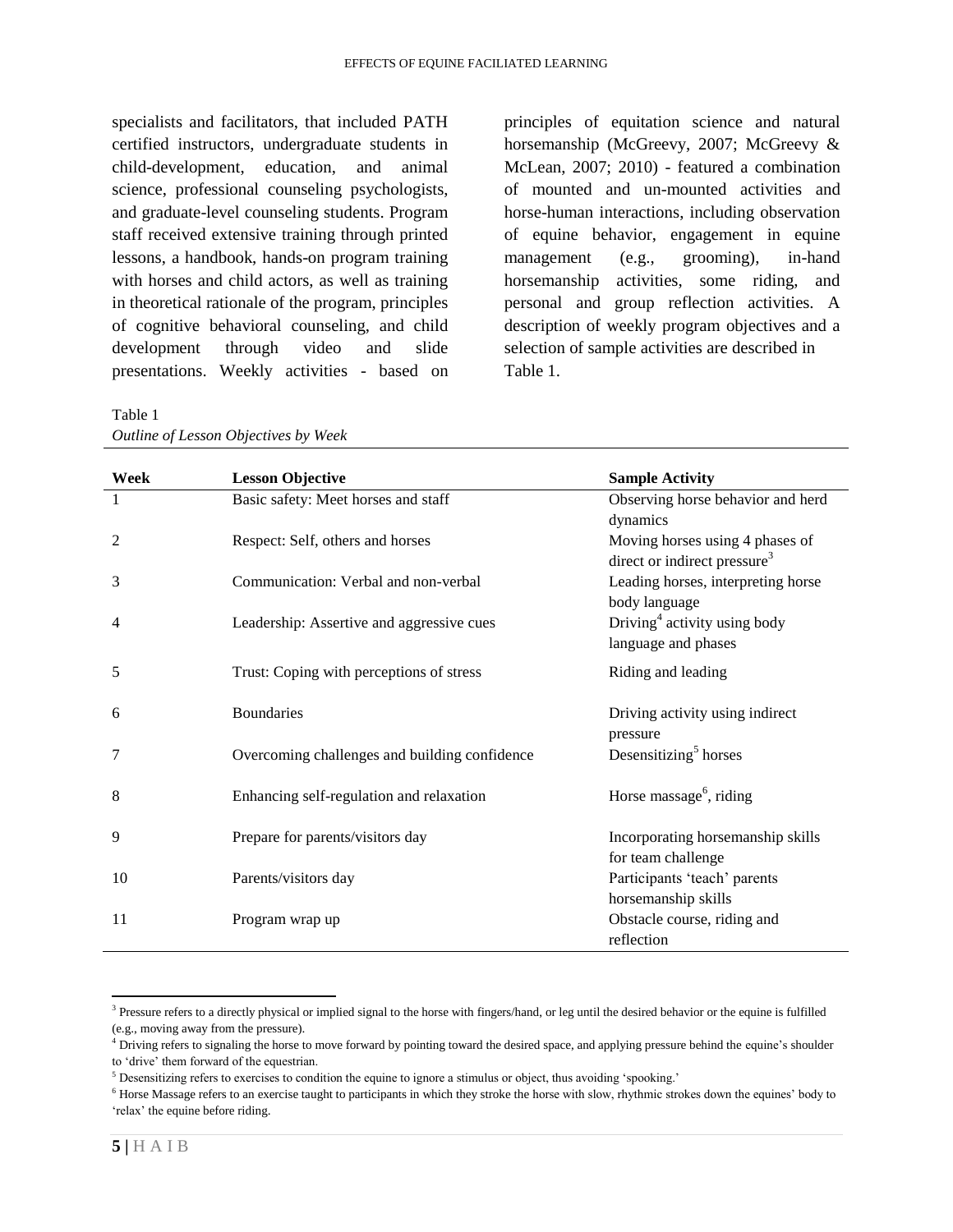Children in the experimental group were assigned to the same facilitation team for the entire 11-week session that included one equine, two child participants, an equine specialist, and facilitator. Each day, a total of eight child participants - divided across four equine teams headed by four experienced equines participated. The program was conducted four times a week, serving 32 children each week per 11-week session. The weekly lessons were conducted in the afternoons on weekdays and included transportation of participants from school to the program site and back immediately following their regular school day. Children who were waitlisted participated after children in the experimental group completed the program.

#### *Procedures*

The study was approved by the University Committee on Research Involving Human Subjects at Washington State University. Equine welfare of horses in the program was carefully monitored under the university's Institutional Animal Care and Use Committee (IACUC) regulations and campus veterinarian. In addition, equines were evaluated daily by a PATH, Intl. certified instructor for physical, mental, and emotional well-being before, during and after each session. Although equine participation in the program never elicited such behavior, program policy required that equines would be immediately released from program participation if they were to display stress behavior to ensure their wellbeing. In addition, any inappropriate or potentially harmful behavior of humans interacting with equines required immediate intervention to prevent undue distress by the equine.

Program participants were recruited by program staff through referral by school

counselors<sup>7</sup>. , distribution of flyers and advertisements, and information meetings in schools and the community. Criteria for program participation were that 1) parents and children had to be able to communicate effectively in English, 2) the child did not have a serious physical or mental disability and 3) the child had to attend the  $5<sup>th</sup>$  through  $-8<sup>th</sup>$  grade. Recruitment for the study occurred at the informational meetings, during which parents and children received information from the research team about the study, its screening, assessment, and assignment procedures as well as information about the process of consent and assent<sup>8</sup>. Interested parents were asked to complete a standardized measure of child social competence for screening and sample selection purposes, for which they were paid five dollars (see measures section for description of social competence measure). Children in each grade were subsequently rank-ordered by their social competence score with the aim of recruiting approximately equal numbers of boys and girls per grade, as well as selecting children with relatively lower social competence scores. Participation in the study was voluntary and children could attend the program without enrolling in the study.

Selected study participants were randomly assigned to a treatment group or wait-listed control group. Children assigned to the experimental group started program participation 2 weeks later, whereas children assigned to the waitlisted control group were

 $\overline{\phantom{a}}$ 

 $7$  Children referred by school counselors were children who were receiving school counseling services for academic and/or behavioral adjustment issues, or those whose parents had consulted with school counseling staff about the presence of stress in the home.

<sup>&</sup>lt;sup>8</sup> Using a slide presentation, parents were given information about the consent and assent process, along with hard copies of both forms, and a typed script of the assent procedures, which described study procedures and children's rights using developmentally appropriate language (i.e., children 11 and younger, children 12 and older). The Principal Investigator (PI) assented all child participants in person.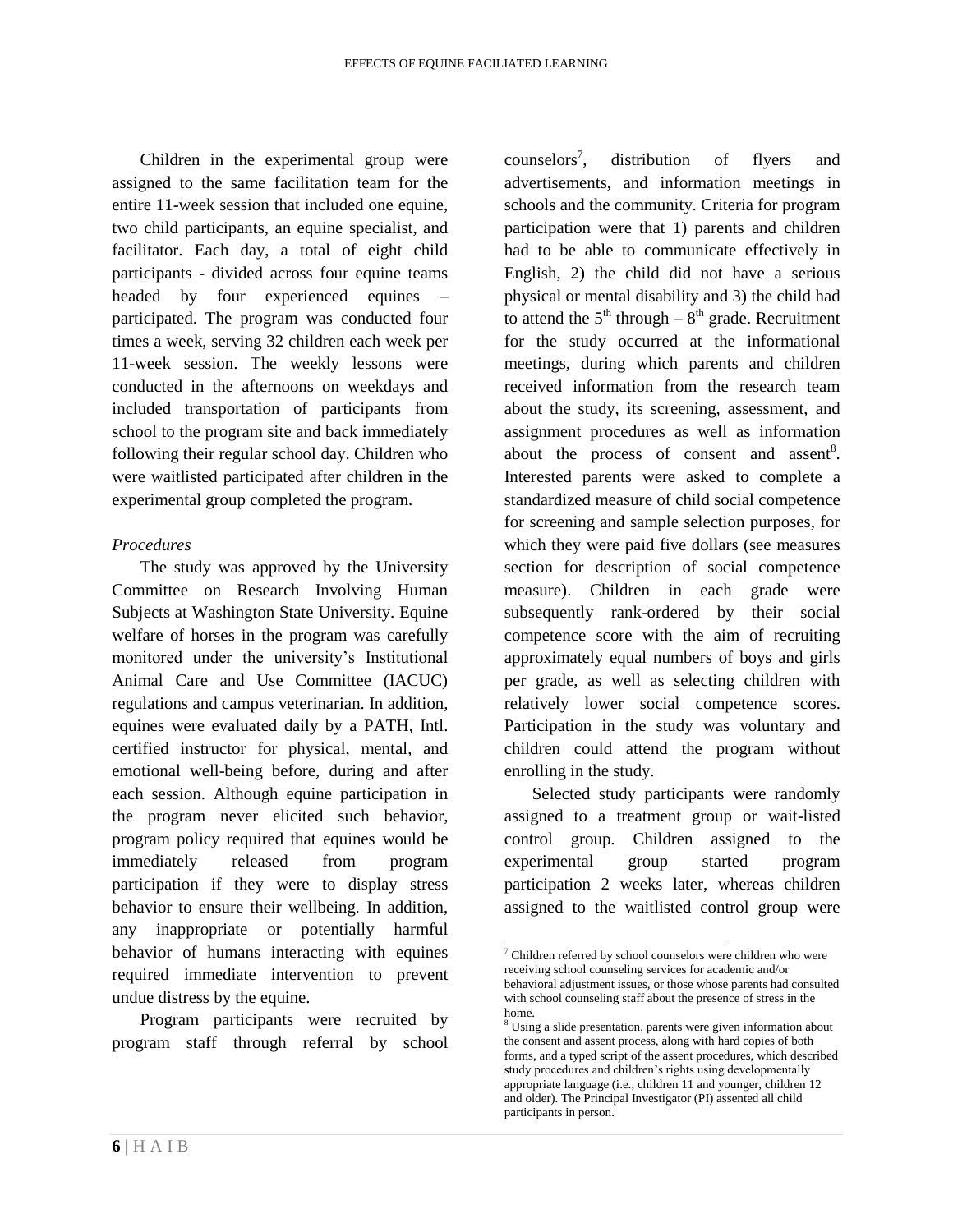offered program participation in the following session – 16 weeks later. Parents of both groups provided ratings of child social competence again at the posttest (i.e., at the end of the 11 week program). Parents of waitlisted children were asked to report on their child's social competence a third time, after their child completed their 11-week session.

#### *Sample Recruitment, Screening and Assignment*

In the first year of this two-year study, program staff recruited a total of 78 interested children and their families from 10 different schools in a rural university town in the Pacific Northwest area of the United States. Sixty-four children were selected (N  $_{\text{boys}} = 37$ ; N  $_{\text{grils}} = 27$ ;  $M_{\text{age}} = 10.93$  yrs) for study participation and random assignment to an experimental group (N  $=$  33) or waitlisted control condition (N  $=$  31). There were no significant differences between participants' age ( $p = .988$ ), gender ( $p = .143$ ), referral status ( $p = .300$ ), grade level ( $p = .874$ ), or pretest social competence  $(p = .599)$  by group status (e.g., between experimental or waitlisted). Sample characteristics are reported in Table 2.

#### Table 2

|  |  | Sample Descriptive and T-Tests Comparing Group Differences |  |  |  |
|--|--|------------------------------------------------------------|--|--|--|
|--|--|------------------------------------------------------------|--|--|--|

|                   | Assigned $(N = 64)$ | Treated $(N = 54)$ |  |
|-------------------|---------------------|--------------------|--|
|                   | M(SD)               | M(SD)              |  |
| Social Competence |                     |                    |  |
| Age               | 10.95(1.06)         | 10.93(1.08)        |  |
| Male              | 26                  | 25                 |  |
| Female            | 38                  | 29                 |  |
| Referred          | 10                  | 8                  |  |
| Grade             |                     |                    |  |
| 5 <sup>th</sup>   | 30                  | 26                 |  |
| 6 <sup>th</sup>   | 21                  | 18                 |  |
| 7 <sup>th</sup>   | 5                   | 3                  |  |
| 8 <sup>th</sup>   | 8                   | 7                  |  |

 Sample enrollment, selection, randomization, follow up and analyses counts are described in a flow diagram (Figure 1). A total of 54 participants completed data collection at pretest and posttest. Attrition in the experimental group was due to two active withdrawals immediately following assignment, one participant moving out of the area after 6 weeks of program participation, and one active withdrawal in week four due to allergy issues. Attrition in the control group occurred due to active withdrawal by three participants following random assignment, and three passive withdrawals as evidenced by

failure to complete the posttest assessment. Of all children originally assigned to the waitlist control condition, a total of 20 eventually participated in the active program, which was conducted 4 weeks after children in the experimental group completed the program. There were no significant group differences (comparing waitlisted or experimental group) by age ( $p = .637$ ), referral status ( $p = .581$ ), grade level ( $p = .639$ ), social competence ( $p = .548$ ), or gender (*p* = .089) between participants who completed the study and those who withdrew.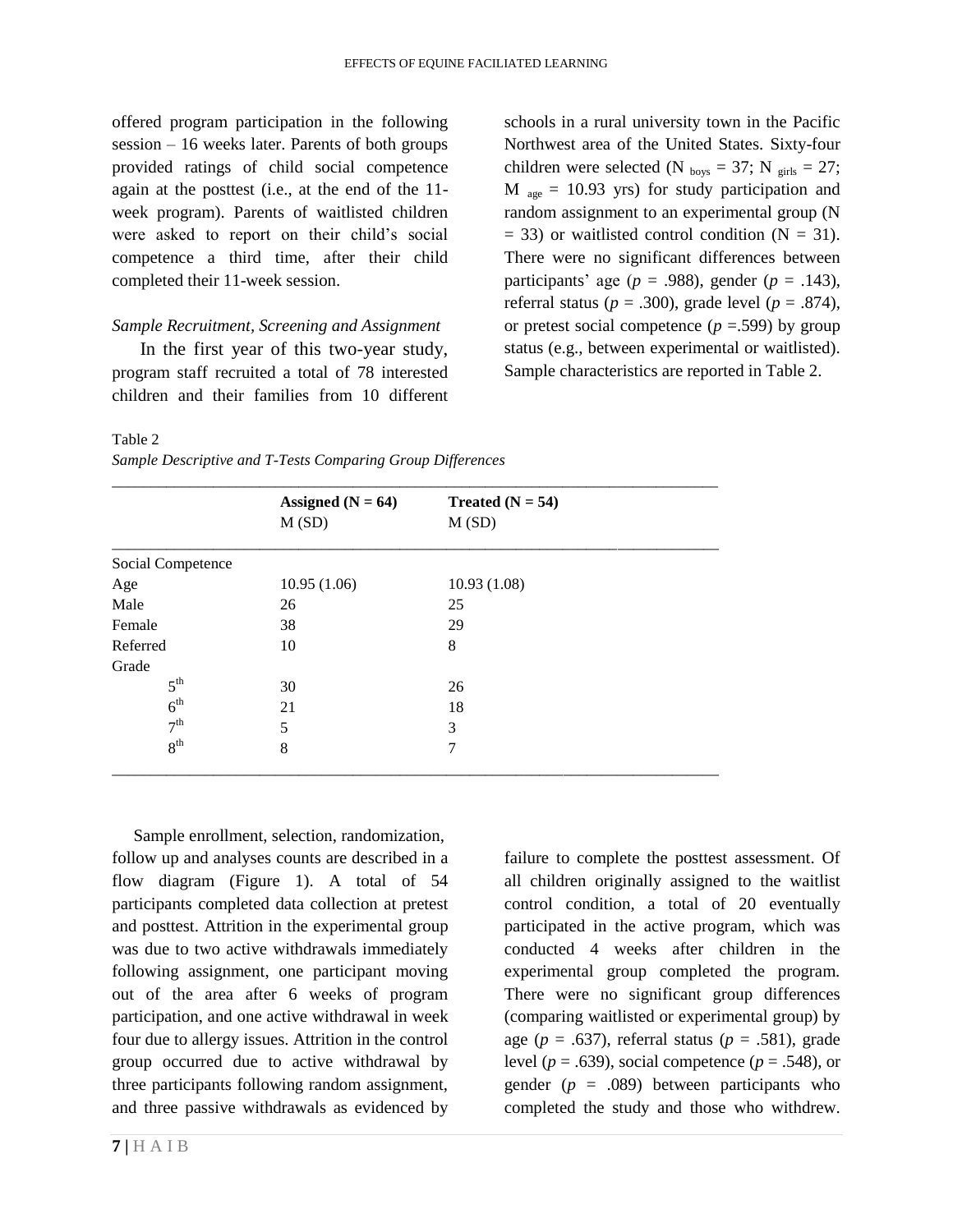#### Figure 1

*Flow Diagram describing sample enrollment, selection, randomization, follow up and analyses*

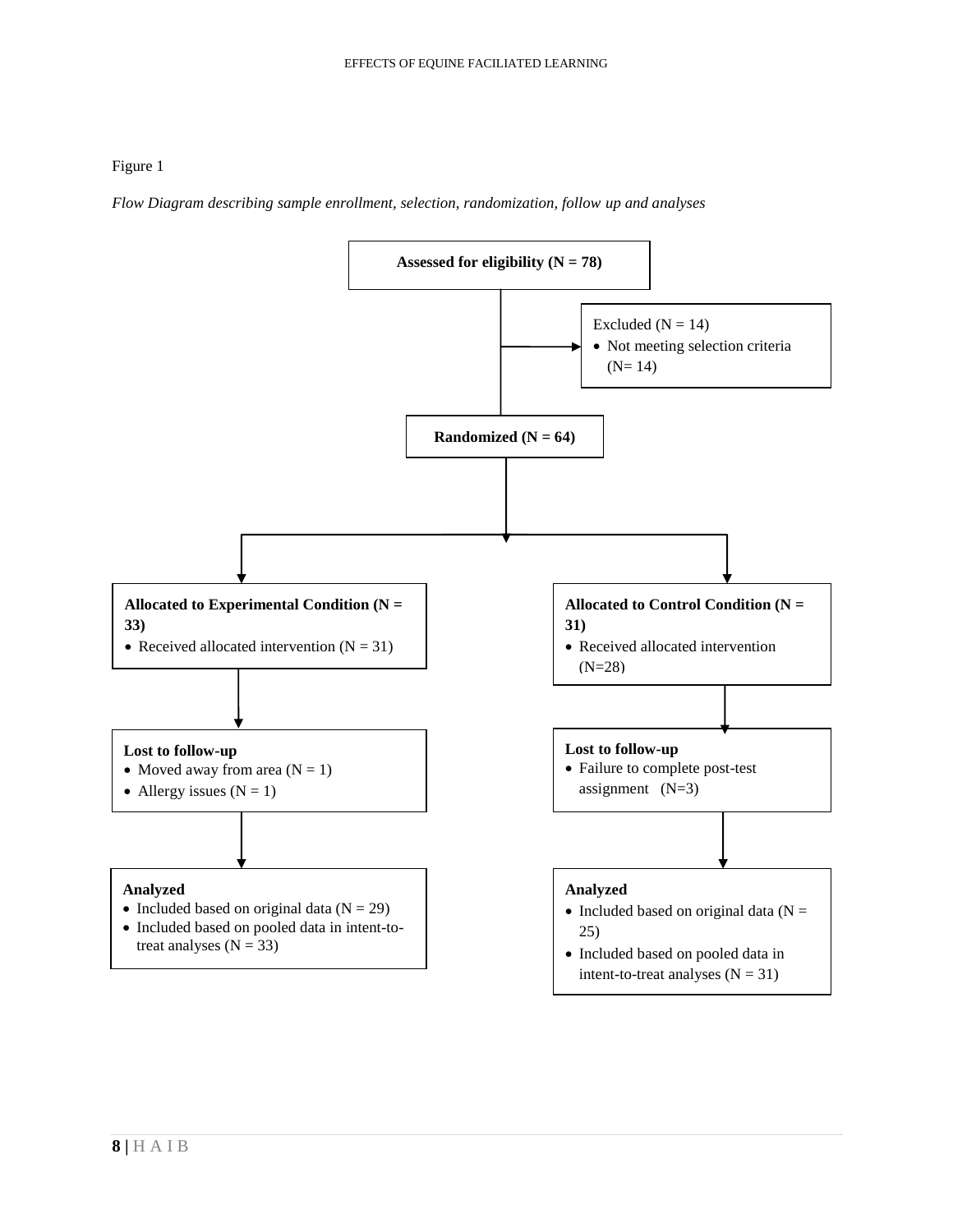#### **Measures**

As part of the screening and pre-test measurement process, parents were asked to complete the parent report form of the Devereux Student Strength Assessment (DESSA), a measure of child social competence (LeBuffe, Shapiro & Naglieri, 2009). The DESSA is a behavior rating scale that assesses the socialemotional competencies that serve as protective factors for children in kindergarten through eighth grade. In keeping with the prevention perspective of the program designers, an assessment tool was chosen that was strengthbased and did not assess risk factors or maladaptive behaviors. The measure contains 72-items asking respondents to indicate how often various child behaviors occurred based on a 5 point Likert scale ranging from 0 (*never*), 1 (*rarely*), 2 (*occasionally*), 3 (*frequently*), to 4 (*very frequently*) over the past 4 weeks. The DESSA features a social competence composite score derived from 8 subscales. Examples of items and subscales include Optimistic Thinking (α = .87; e.g., *How often did the child say good things about the future?*), Self-Management ( $\alpha$  = .86; e.g., *How often did the child focus on a task despite a problem or distraction?*), Goal-Directed Behavior ( $\alpha$  = .89; e.g., *How often did the child keep trying when unsuccessful?*), Self-Awareness (α = .82; e.g., *How often did the child show an awareness of his/her personal strengths?*), Social-Awareness  $(\alpha = .81; e.g.,$ *How often did the child respect another person's opinion?*), Personal Responsibility ( $\alpha$  = .87; e.g., *How often did the child prepare for school, activities, or upcoming events?*), Decision Making  $(\alpha = .91; e.g., How often did the child)$ *accept responsibility for what she/he did?*), and Relationship Skills ( $\alpha$  = .93; e.g., *How often did the child greet a person in polite way?*). DESSA (LeBuffe, Shapiro & Naglieri, 2009) raw scores were converted to T-scores using the DESSA coding procedure.

T-scores were used as dependent variables to analyze group differences and estimate regression models. T-scores were also used to categorize children into 3 groups ranging from low to high  $(0-40)$  = *needs instruction*,  $41-59$  = *typical,* and 60-72 *= strength)* to enable interpretation of causal changes for intervention and prevention purposes. The DESSA has excellent internal reliability and shows significant, moderate-to-high correlations with widely used measures with good psychometric properties (LeBuffe, Shapiro & Naglieri, 2009), including the BERS–2 (Epstein, 2004) and the Behavior Assessment System for Children–2 (Reynolds & Kamphaus, 2004). Completion of the DESSA by parents occurred at the beginning  $(\alpha_1 = .98)$  and end  $(\alpha_2 = .98)$ , of the first 11week program, and parents of waitlisted children reported once more (posttest2) more at the end of the second 11-week program ( $\alpha_3 = .98$ ).

#### **Results**

#### *Descriptive analyses*

Descriptive analyses on observed data revealed that overall pretest social competence levels of children in the study group were in the normal range  $(M = 41.41; SD = 10.16)$ . The distribution in the sample suggests that the goal of recruiting children with relatively lower levels of social competence was met, as approximately half of the study sample was classified as needing instruction in social competence (N  $_{\text{needs instruction}} = 30$ , N  $_{\text{typical}} = 31$ , N  $_{\text{strengths}}$  = 3). A series of one-way ANOVAs revealed no statistically significant differences in pretest levels of child social competence between children in the control and experimental group composites scores (M  $_{\text{control}} = 40.71$  (9.55),  $Min = 28$ ,  $Max = 69$ ;  $M$  experimental = 42.06  $(10.81)$ , Min = 28, Max = 72) or any subscale scores (Table 3). Also, there was no evidence to suggest that the distribution of social competence classification groups (i.e., needing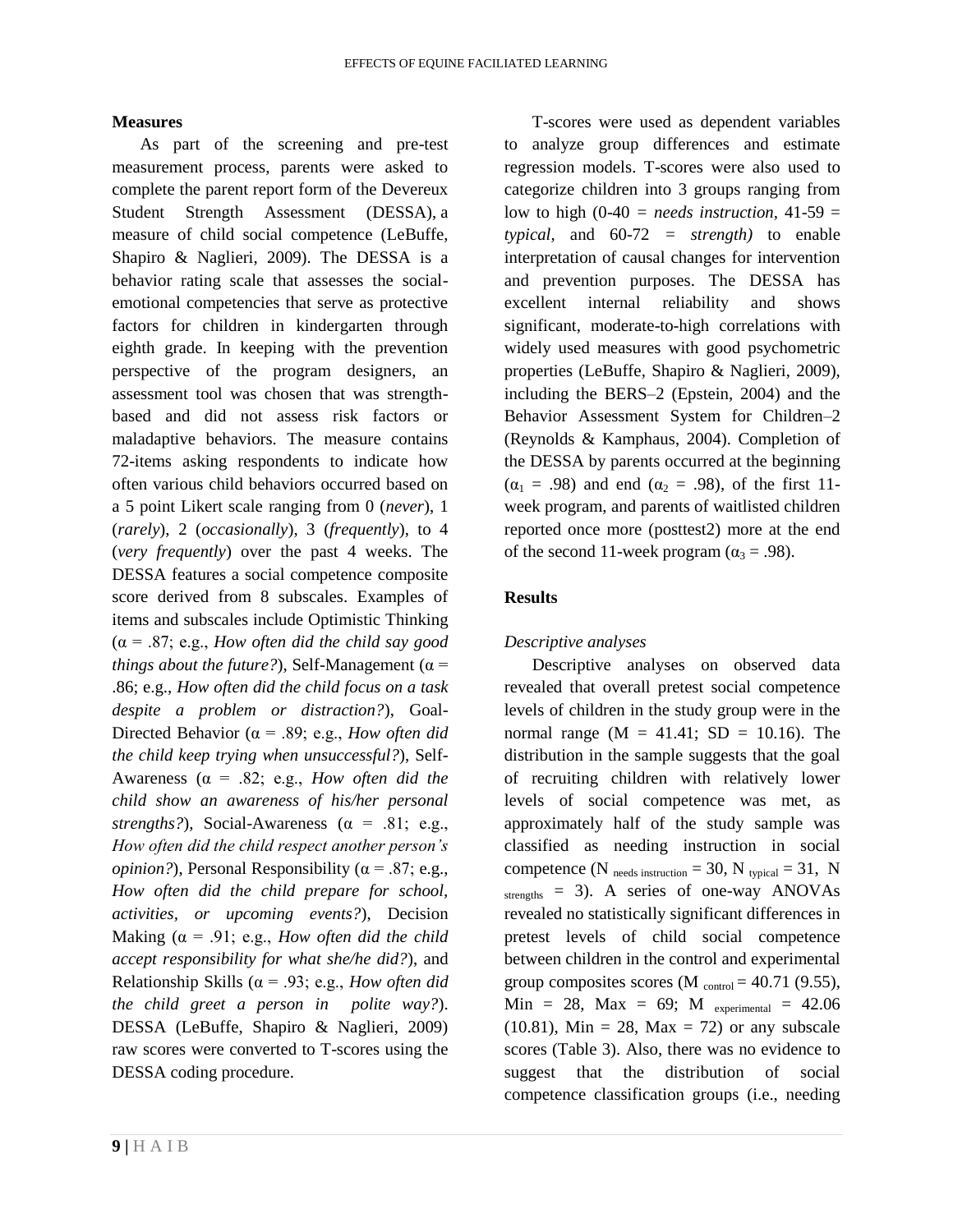instruction, typical or strength) was different *(p*  $= .649$ ) between the control (N <sub>needs instruction</sub>  $= 13$ ,  $N$  typical = 7,  $N$  strengths = 1) and experimental group control (N needs instruction = 17, N typical = 14,  $N_{\text{strengths}} = 2$ ). There were significant differences in pretest child social competence by gender showing higher social competence scores for girls ( $p = .010$ ; M <sub>boys</sub> = 37.63 (9.03); M <sub>girls</sub> = 44.16 (10.16)) and referral status (*p* = .009; M referred = 34.45 (6.85); M unreferred = 43.08 (10.14)), although boys and girls were equally likely to be referred ( $p = .851$ ).

To determine whether participation in the program significantly affected child social competence we conducted a series of intent-totreat analyses. This is a strategy for the analysis of randomized controlled trials that prevents overestimation of treatment effects by comparing participants in the groups to which they were originally randomly assigned, regardless of whether they subsequently withdrew or deviated from the protocol (Fisher et al., 1990). To accommodate this approach, missing data on posttest assessments on social competence (i.e., subscale and composite Tscores of child social competence measures at posttest) for 10 participants were thus imputed using five imputations according to multiple imputation procedures (Rubin, 1987; Rubin, 1996). Doing so retains the full sample for calculating intention-to-treat estimates and, under appropriate assumptions, should yield unbiased estimates of the intention to treat. The posttest results described in the next section thus reflect pooled estimates across five imputed datasets that were generated.

#### *Hypothesis 1*

To test the first hypothesis **-** participation in the program will improve child social competence - researchers conducted a one-way ANOVA comparing child T-scores on social competence measured at posttest between experimental and control group. The withinsubjects variable is the posttest, and the between-subjects variable constitutes the condition (control versus experimental group). Results support the first hypothesis (Table 3) by demonstrating a significant treatment effect of program participation as illustrated by significant group differences between experimental and control groups' social competence composite scores (*p* = .020). Based on calculations using pooled variances, this represents an effect size of  $d = .61$ , which is a moderate effect (Cohen, 1988). Researchers explored which aspects of social competence appeared most significantly improved by conducting a series of ANOVAs comparing Tscores on all subscales by treatment group. Using Tukey's method to correct for multiple comparisons, results revealed that selfawareness ( $p = .000$ ) and self-management ( $p =$ .001) had most significantly - and positively responded to the program participation (Table 3).

## *Hypothesis 2*

Next, we tested the second hypothesis which stated that program participation by waitlisted control group children will increase their levels of social competence. Using t-tests, we compared social competence scores of waitlisted children obtained *after* they completed the 11 week session to their own pretest scores obtained during program screening. We found that waitlisted children in the control group who completed the program at a later date demonstrated significantly higher posttest levels of social competence  $(M = 43.71; SD = 11.07)$ after program completion compared to their own pretest scores ( $p = .000$ ).

## *Hypothesis 3*

Testing the third hypothesis- positive effects of program participation on posttest levels of child social competence are independent of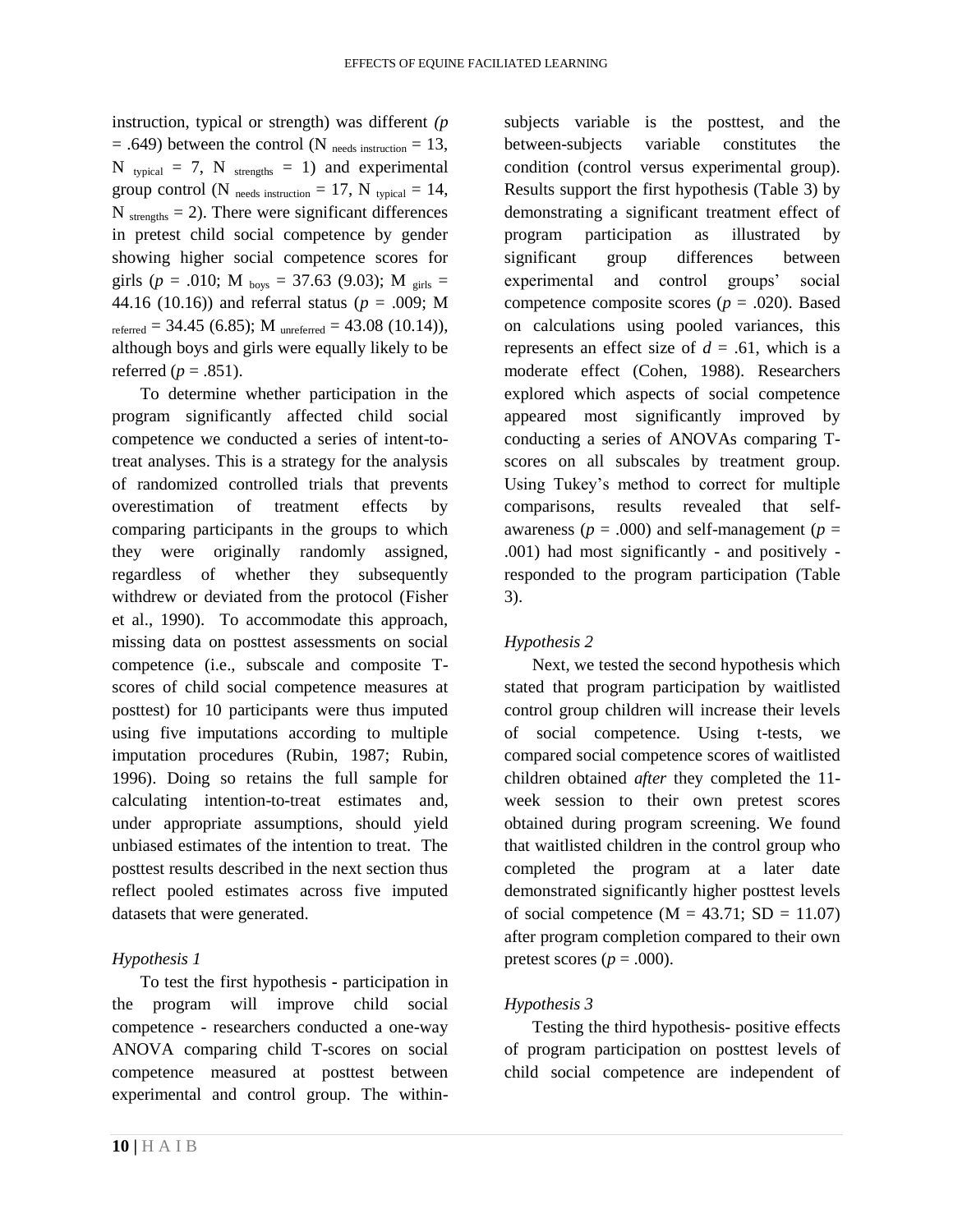| <b>Pretest</b>                | Control                    | <b>Experimental</b>        | <b>ANOVA</b> |
|-------------------------------|----------------------------|----------------------------|--------------|
|                               | $M_{T\text{-}scores} (SD)$ | $M_{T\text{-}scores}$ (SD) | p-value      |
|                               |                            |                            |              |
| Social Competence COMP        | 40.71 (9.55)               | 42.06(10.81)               | .599         |
| Personal Responsibility       | 42.31 (8.90)               | 48.52 (9.12)               | .441         |
| <b>Optimistic Thinking</b>    | 43.54 (11.07)              | 47.72 (11.23)              | .957         |
| <b>Goal Directed Behavior</b> | 37.85 (8.77)               | 43.64(8.60)                | .572         |
| Social Awareness              | 43.88 (11.40)              | 48.00 (10.13)              | .873         |
| <b>Decision Making</b>        | 42.85 (10.99)              | 50.00 (10.60)              | .864         |
| Relationship Skills           | 43.92 (11.00)              | 49.25 (10.27)              | .830         |
| <b>Self Awareness</b>         | 41.92 (10.40)              | 50.65 (9.07)               | .823         |
| Self Management               | 41.65(11.75)               | 51.07 (9.10)               | .168         |
| <b>Posttest</b>               | <b>Control</b>             | <b>Experimental</b>        | <b>ANOVA</b> |
|                               | T-Scores                   | T-Scores                   | p-values     |
| Social Competence COMP        | 41.45 (10.71)              | 47.85 (10.41)              | $.020*$      |
| Personal Responsibility       | 42.72 (8.60)               | 48.34 (8.87)               | $.009**$     |
| <b>Optimistic Thinking</b>    | 43.59 (10.50)              | 47.14 (11.30)              | .317         |
| Goal-Directed Behavior        | 37.89 (8.38)               | 43.39(8.15)                | $.005**$     |
| Social Awareness              | 44.28 (11.70)              | 48.30 (10.31)              | .227         |
| <b>Decision Making</b>        | 43.93 (10.70)              | 49.38 (10.01)              | $.039*$      |
| Relationship Skills           | 43.84 (10.39)              | 48.99 (9.90)               | $.041*$      |
| <b>Self Awareness</b>         | 42.13 (11.04)              | 50.98 (8.87)               | $.001**$     |
|                               | 42.33 (11.56)              | 51.35 (8.84)               | $.000***$    |

Table 3 *Experimental Effects of Equine Facilitated Learning Program on Child Social Competence*

*\_\_\_\_\_\_\_\_\_\_\_\_\_\_\_\_\_\_\_\_\_\_\_\_\_\_\_\_\_\_\_\_\_\_\_\_\_\_\_\_\_\_\_\_\_\_\_\_\_\_\_\_\_\_\_\_\_\_\_\_\_\_\_\_\_\_\_\_\_\_\_\_\_\_\_\_\_\_\_\_\_\_*

*Note.\*p*< .05. \*\**p*<.01. \*\*\**p* < .001

children's pretest levels of social competence, gender, age, and referral status - required us to isolate unbiased estimates of the influence of program participation on child social competence using a longitudinal lagged regression approach. Child social competence at posttest was expressed as a function of program participation and child social competence at pretest. The same measure used to estimate child social competence at posttest was included as an additional Time-1 covariate in the model to reduce omitted (unmeasured), time-invariant differences in children that were present at the beginning of the program (Cain, 1975). To

reduce the threat that measured individual differences in program effects on child social competence at posttest were related to social competence levels at pretest, important factors potentially related to social competence at both time points (e.g., gender, age, referral status) were also included in the model as covariates. Analyses were conducted using the observed data (Table 4, Model 1) and using imputed data for missing posttest variables, resulting in pooled estimates (Table 4, Model 2).

Results support the third hypothesis by showing that models derived from observed and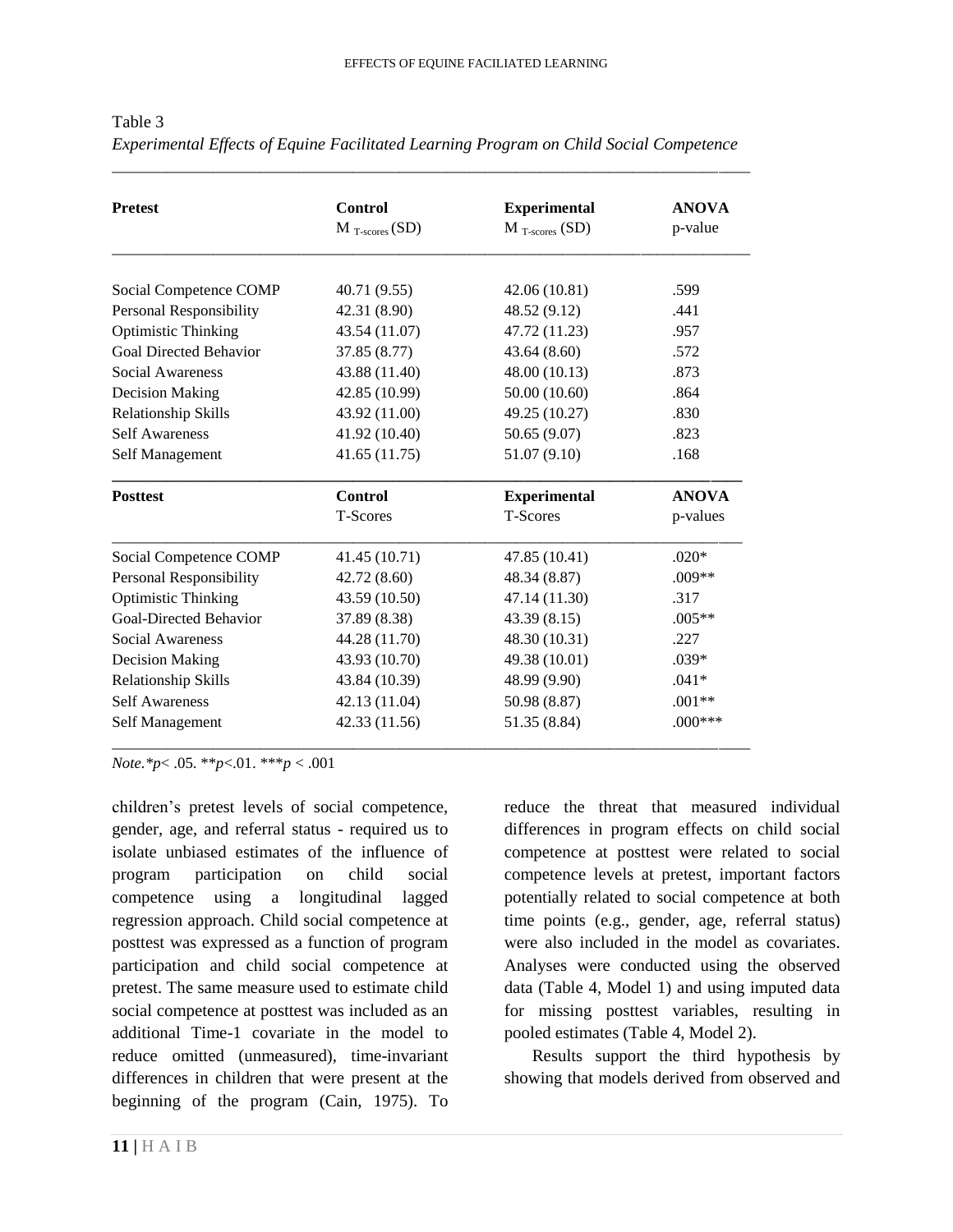| Variable                                       | Unstandardized B | <b>SE</b> | <b>B</b> eta | p-value   |
|------------------------------------------------|------------------|-----------|--------------|-----------|
| <b>Model 1 (Original Data)</b>                 |                  |           |              |           |
| Constant                                       | 25.39            | 12.85     |              | .054      |
| Whether Experimental                           | 4.84             | .220      | 2.015        | $.021*$   |
| Social Competence Time 1                       | .686             | .108      | .666         | $.000***$ |
| Child Gender                                   | $-.111$          | 2.15      | $-.041$      | .673      |
| Child Age                                      | $-1.00$          | .959      | $-1.00$      | .301      |
| Whether Referred                               | $-2.22$          | 3.00      | $-.073$      | .463      |
| <b>Model 2 (Imputed Data/Pooled Estimates)</b> |                  |           |              |           |
| Constant                                       | 27.594           | 12.55     |              | .030      |
| Whether Experimental                           | 4.97             | 2.15      | 2.31         | $.026*$   |
| Social Competence Time 1                       | .662             | .103      | 6.43         | $.000***$ |
| Child Gender                                   | $-1.38$          | 2.07      | $-.666$      | .507      |
| Child Age                                      | $-1.08$          | .933      | $-1.16$      | .249      |
| <b>Whether Referred</b>                        | $-2.36$          | 2.63      | $-.898$      | .370      |

Table 4 *Lagged Dependent Variable Model Predicting Posttest Social Competence* 

*Note.\*p*< .05. \*\**p*<.01. \*\*\**p* < .001

imputed data both show robust effects of program participation on posttest social competence scores. Based on imputed data and pooled estimates, results reveal a significant program effect on children's social competence  $(\beta = 2.31; p = .026)$ . Results are independent of contributions of children's pretest levels of social competence, which are also positive and significant ( $\beta$  = 6.43;  $p$  = .000). There were no significant main effects of children's referral status, age, or gender when pretest levels of social competence were controlled. Although no hypotheses were stated regarding follow-up analyses to examine differences in program effects by group status of social competence, we found that children in the experimental group were much more likely to be reclassified from *needing instruction* to *typical* (Table 5) in response to program participation ( $p = .014$ ) compared to children in the control group, the majority of whom remained classified as *needing instruction*.

Table 5

*Causal Change in Social Competence Category by Treatment Group*

|                     | <b>Pretest</b> |                     | <b>Posttest</b> |                     |
|---------------------|----------------|---------------------|-----------------|---------------------|
| Group               | <b>Control</b> | <b>Experimental</b> | <b>Control</b>  | <b>Experimental</b> |
| Needs Instruction   | 13             | 17                  | 17              |                     |
|                     | 17             | 14                  | 12              | 20                  |
| Typical<br>Strength |                |                     |                 | b                   |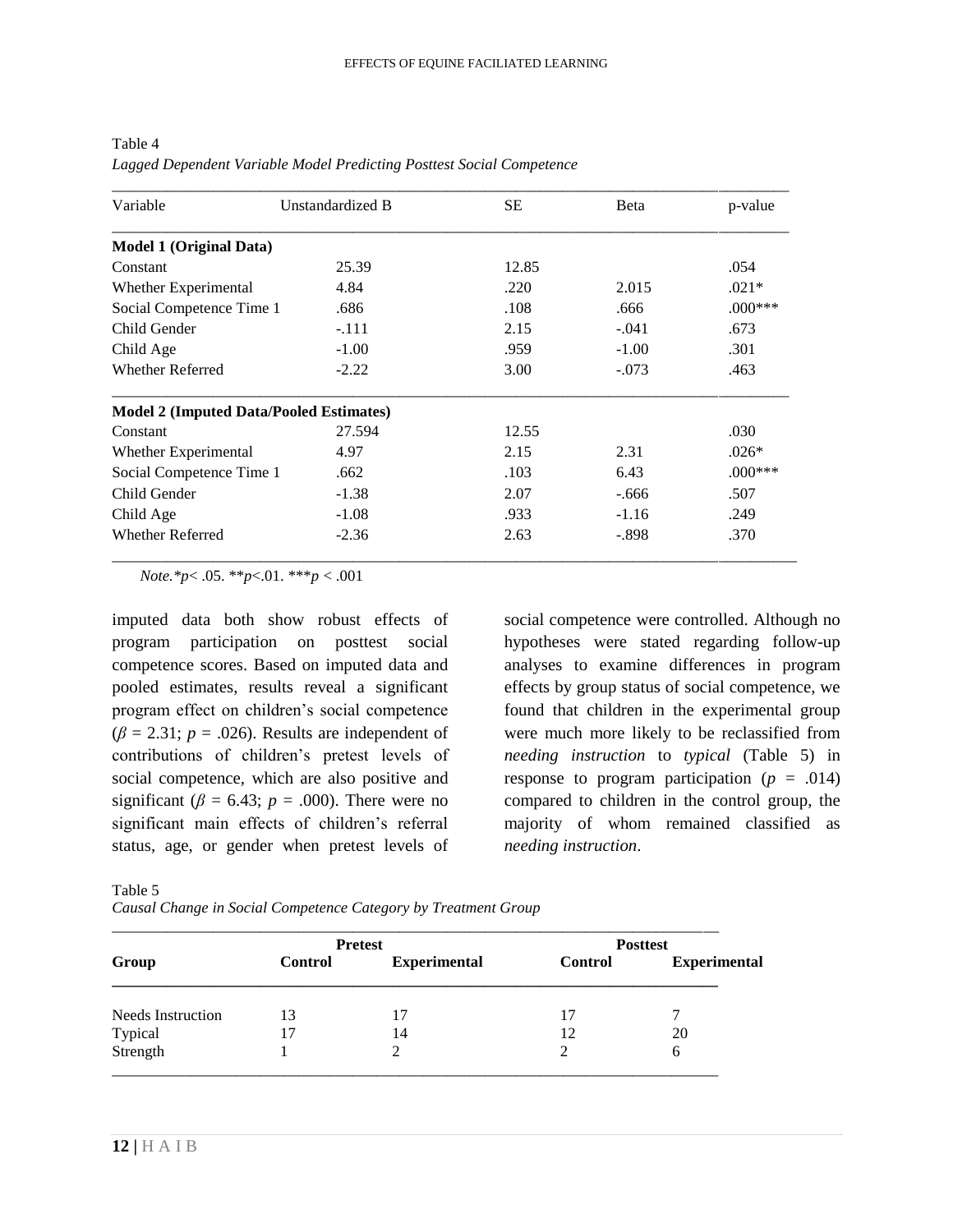#### **Discussion**

The current study employed a randomized controlled experimental trial to examine the causal effects of participation in an 11-week equine facilitated learning program on child social competence of  $5<sup>th</sup>-8<sup>th</sup>$  grade children. This study responds to a call in the literature of human animal interaction to move the field of animal assisted intervention out of its 'fringe' status and establishing credibility by means of carefully controlled trials and valid efficacy studies (Kruger & Serpell, 2010). Results indicated support for our first hypothesis suggesting a moderate, positive effect  $(d = .61; p)$  $= .020$ ) on the social competence of  $5<sup>th</sup> - 8<sup>th</sup>$  grade children in response to program participation. Positive effects were observed on various aspects of social competence, including improvements in children's self-awareness, selfmanagement, personal responsibility, decision making, goal directed behavior, and relationship skills. In addition, children who were originally in the waitlisted control group showed similar gains in social competence after they completed the program, suggesting support for the second hypothesis, which predicted significant withinsubject improvements for waitlisted children. Support for the third hypothesis demonstrated that treatment effects were independent of children's pretest social competence levels, referral status, gender, and age.

The results are important for the following reasons. First, the fact that participation in an equine facilitated program conducted as an afterschool program effectively enhanced children's social competence is exciting, since research indicates that promotion of personal and social skills in after-school settings are also known to improve youths' feelings of self-confidence and self-esteem, school bonding (positive feelings and attitudes toward school), positive social behaviors, school grades, and achievement test scores (Durlak & Weissberg, 2007). As such,

equine facilitated learning may thus have produced multiple benefits that pertain to youths' personal, social, and academic lives. Second, these results represent a novel contribution to the literature on equine assisted intervention, as there is no prior work that has employed an experimental design to examine *causal* effects of equine facilitated learning programs on child social competence. Third, results echo findings from prior correlational, anecdotal, and case study evidence, which suggest significant positive associations between participation in equine facilitated programs and various aspects of adjustment and wellbeing (Bowers & MacDonald, 2001; Brown & Alexander, 1991; Chandler, 2005; Gatty, 2001; Kaiser et al., 2004; Katcher & Wilkins, 1994; Klontz, Bivens & Klontz, 2007; Macauley & Gutierrez, 2004: MacDonald, 2004; MacDonald & Cappo, 2003; Mann & Williams, 2002; Schultz, Remick-Barlow, & Robbins, 2007; Trotter, 2005; Trotter et al., 2008; Vidrine, Owen-Smith, & Faulkner, 2002). Fourth, the results give greater credence to the claim of therapeutic horsemanship professionals, participants, and parents who have reported and experienced significant positive effects of equine facilitated activities firsthand. Faced with skepticism about the efficacy of equine facilitated programs by potential funders and third party payers, therapeutic professionals and clients can now point to causal evidence. This may not only increase the public's confidence in equine programs' ability to positively affect child development, but also translate into increased structural support to increase accessibility to such programs. Equine facilitated learning programs may serve as viable alternatives to after-school programs focusing on athletic or academic achievement, to provide after - school opportunities to children with different interests and needs. Last, the results directly inform research questions for future research, particularly research focused on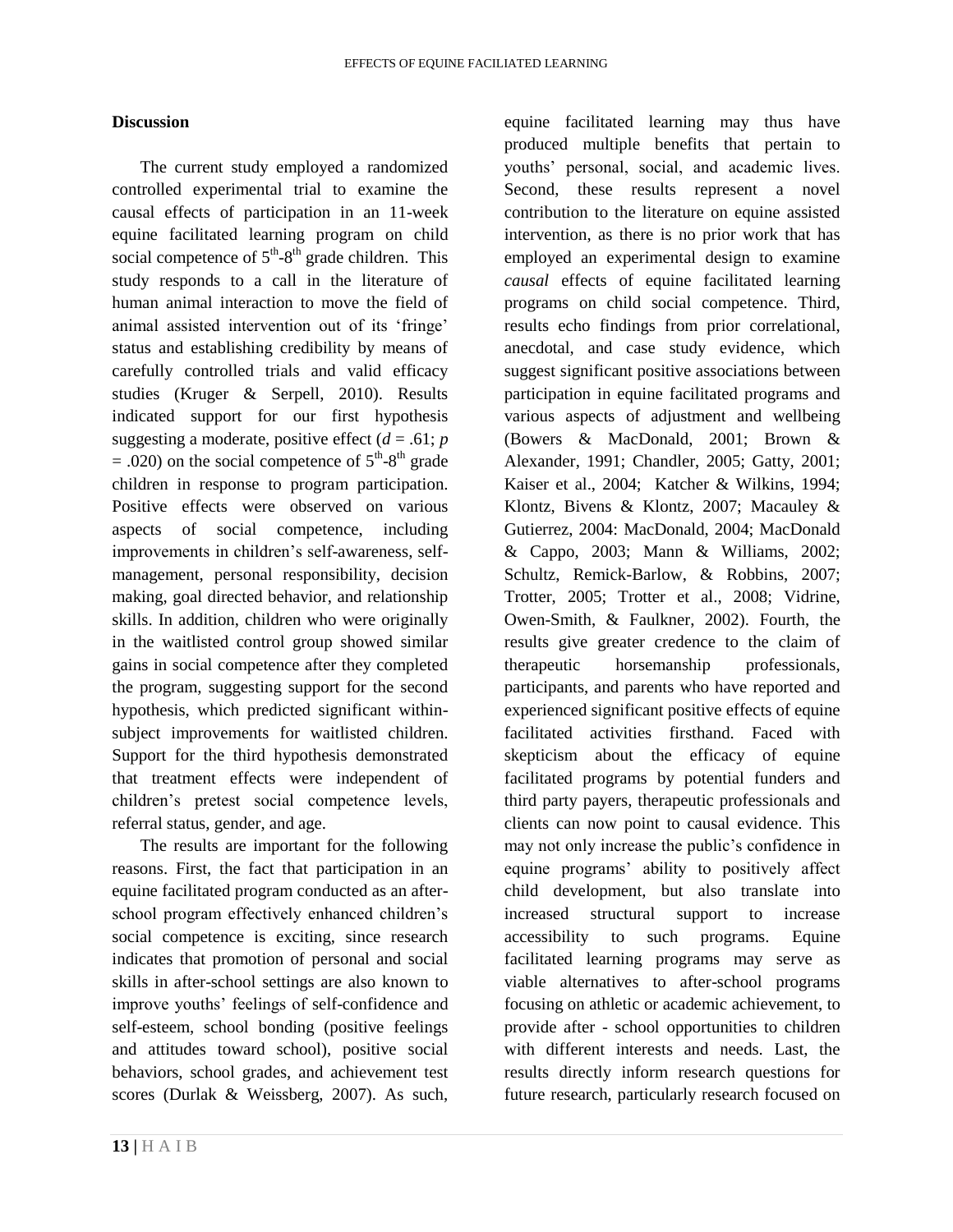understanding of the mechanisms that may underlie these positive effects.

#### *Interpretation of Results*

Although this study did not examine the pathways referred to in the introduction, we discuss several processes we think are important to consider in obtaining positive program effects. First, while we believe that equines possess key characteristics (e.g., prey animal, herd animal) that influence the behavior of humans interacting with them, we do not believe that equines' innate characteristics *alone* fostered gains in social competence. Program facilitators helped children recognize analogies between horse - human interactions to those between humans in various social contexts (e.g., school, family). For example, during one of the horse activities, children were taught to use gradually increasing amount of finger pressure on the horse - hair, skin, muscle, bone - as a way of 'asking' the horse to move its front or hind quarters. When the child started the activity using 'muscle' instead of 'hair', facilitators asked the child to reflect on whether he or she would use the analogous behavior - shove or push - to 'ask' another person to move out of the way, or if he or she may have used a different communication tool to express the request. By engaging children in practice and reflection within the context of a horsemanship activity, children may have been more open to reflect on their behavior during interactions with non-equine partners.

Second, embedded in lessons targeting children's goal-directed behavior and social skills were several activities designed to reduce 'stress.' The rationale for including such activities was that children who experience stress - through exposure to stressful life events or by perceiving common events as stressful tend to have distorted perceptions of the degree of threat present in social situations. They also lack effective coping skills to manage their internal distress. In addition to affecting peer relations, these tendencies lead children to be more susceptible to developing some form of psychopathology. Thus, social cognitions, especially regarding self-efficacy, personal agency, self-control, and cognitive distortion, as well as tools to help children regulate their physiological arousal and emotions, may have enhanced social competence through stress reduction. Examples of program activities that targeted stress reduction included silent grooming, rhythmic stroking of the horse, encouraging slow breathing, muscle relaxation and rhythmicity during mounted activity, as well as encouraging optimistic thinking, reflecting on emotions experienced during the lesson, and utilizing cognitive, behavioral, and physiological coping strategies towards adaptive selfmanagement.

Third, apart from equine facilitation, children may have benefitted from experiencing an optimal social niche that enabled them to improve on social skills important to success in other, more complex social settings. For example, large, unstructured peer group settings (e.g., recess) can be particularly difficult situations for children with poorer social competencies, who may have difficulty initiating and maintaining normative peer interactions. The smaller, more structured peer interaction setting may have provided an appropriate and positive learning environment as equine team members (horse specialists and facilitators) provided support to guide positive peer interactions, friendship development, and modeling of social competence. In addition, given that the sample was not exclusively targeting referred children, program participants experienced normative peers as pro-social models. Participation in the program may have provided less competent children with opportunities to interact with more competent social partners, leading to positive social interactions with peers. These serve as models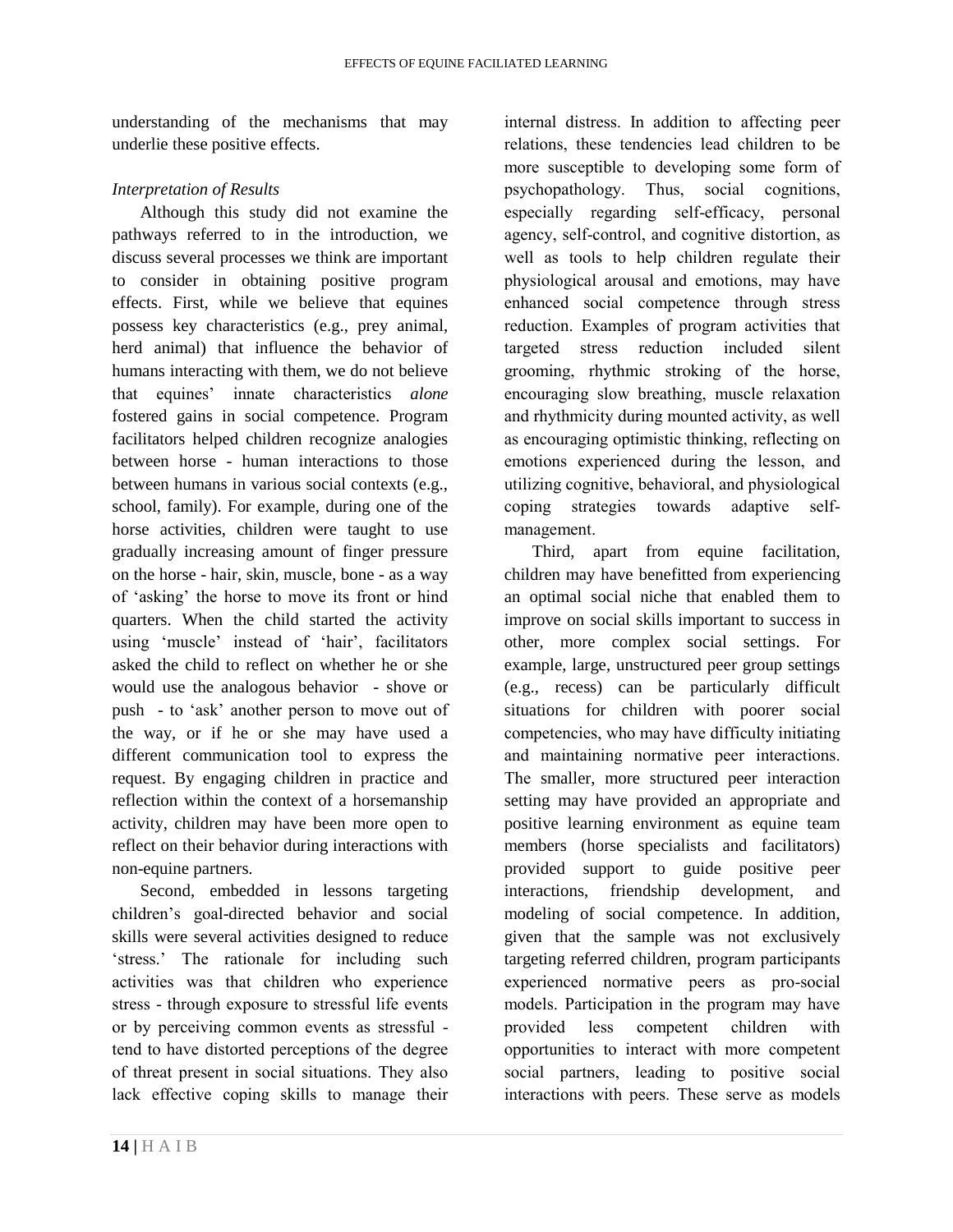for subsequent interactions outside the context of the intervention. This small, structured format may have also counteracted the alienation experienced by children who are receiving special education services or targeted interventions that may make them vulnerable to labeling and the influence of less competent peers. In sum, we suggest that engaging in equine facilitated activities enhance social competence when conducted in an appropriate learning environment that provides optimal opportunities for promoting self-efficacy, performance accomplishment, and personal agency (Kruger & Serpell, 2010).

## *Strengths and Limitations*

There are several strengths and limitations to consider when interpreting results of this study. The main limitation of the study is that the results are based on parents' perception of child social competence. While parents tend to be appropriate reporters of children's social competencies as they intimately *know* the child, they are, by definition, not blind to their child's treatment status. As such, it is possible that the results reflect parents' positive expectations about the efficacy of the program. This limitation would have been of less concern if teacher reports on child social competence had been included, assuming that researchers would have been more successful in keeping the child's treatment status blind to teachers. Teacher reports were not collected as several teachers expressed concern about the fact that measures were collected at the beginning of the school year, when teachers had not yet interacted much with the children.

Second, although participation in the intervention was offered to all  $5<sup>th</sup>-8<sup>th</sup>$  grade students in the geographical area, students and parents had a choice to enroll their child in the program. As such, the study cannot address whether this equine facilitated intervention would be effective for children who may have

been less willing to interact with horses, or whose parents were less supportive of their child's program participation. While we informally observed individual differences in the extent to which children - and parents expressed enthusiasm about the efficacy of equine assisted activities, we did not measure or model these differences. Hence, this limitation needs to be considered when determining whether equine facilitated growth and learning programs can be used as universal prevention programs. Similarly, because of the relatively short-term nature of the intervention and lack of longitudinal data at this time, researchers could not ascertain whether the program was of sufficient duration or intensity to potentially alter developmental pathways of children at significant risk for developing mental health problems. Last, equine-facilitated activities involve a great deal of human-human interaction, which the participants in the control group did not receive. The design of the study would have benefitted from an additional control group to compare effects on social competence from the equine facilitated activities to the effects on social competence from interventions that do not involve interactions with equines.

One of the main strengths of this study and its findings is that the results are based on an experimental design, which allows researchers to make causal inferences. This constitutes a novel contribution to research on human-animal interaction and child development generally, and equine facilitated interventions specifically. Second, results yielded a moderate effect size that was statistically significant despite the small sample size and being based on a calculation method using pooled variances. In addition, results were robust when children's pretest levels of social competence were controlled, along with other potential confounding variables. Last, although the sample was relatively small, participants were drawn from ten public and private schools across two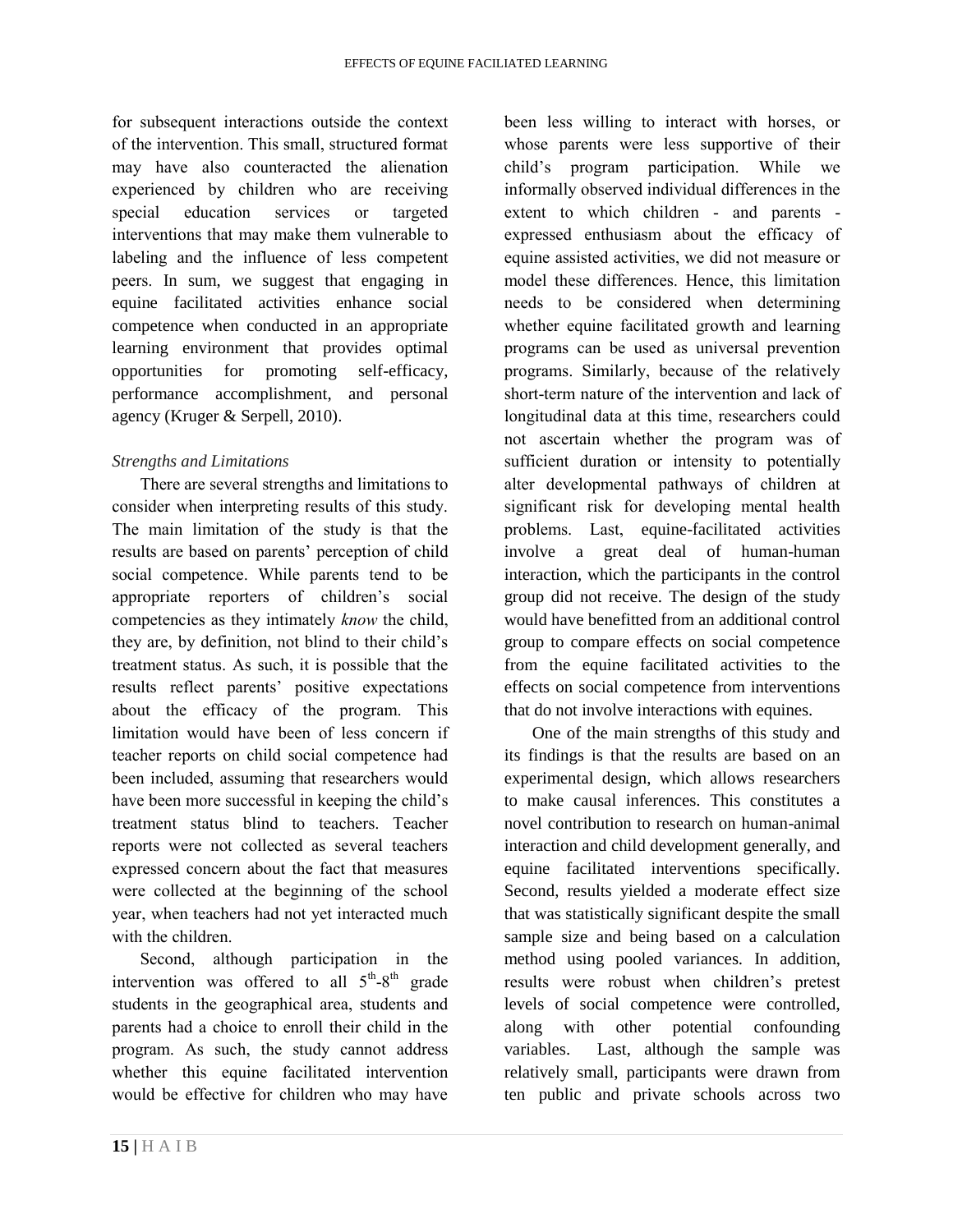different towns, and featured referred and nonreferred children of various ages, somewhat alleviating concerns about the generalizability of the sample.

#### **Conclusion**

Given the causal design of this study, this study provides the broader field of therapeutic horsemanship professionals with scientific evidence that can be used to generate support for expanding innovative, evidence-based approaches through equine assisted activities. That said, observed program effects are specific to the program under study, which is an established, equine facilitated learning program with a structured curriculum and a team of experienced, PATH, Intl. certified instructors, horse specialists, therapists, and facilitators. Until more is known about the mechanisms underlying its observed effects, prevention scientists should pair enthusiasm with caution before encouraging scaling up equine facilitated programs in school and community settings to serve as targeted prevention programs. In fact, future research should attempt to elucidate which components of equine facilitated learning are central to program success. For example, is it grooming horses, riding horses, or being in the presence of horses or other children that drove program effects? Or, was it the cognitivebehavior learning processes practiced during natural horsemanship activities that uniquely enhanced children's social competencies? Similarly, to what extent does the equine component of this type of program infer benefits above and beyond evidence-based prevention focusing on human to human interaction? Last, future research should examine effects of equine assisted interventions on other developmental outcomes.

#### **References**

- Bandura, A. (1986). *Social foundations of thought and action: A social cognitive theory.* Englewood Cliffs, N.J.: Prentice Hall.
- Bowers, M. J. & MacDonald, P. M. (2001). The effectiveness of equine-facilitate psychotherapy with at-risk adolescents: A pilot study. *Journal of Psychology and Behavioral Sciences, 15,* 62–76.
- Brickel, C. M. (1982). Pet-facilitated psychotherapy: a theoretical explanation via attention shifts. *Psychological reports, 50,*  71-74. doi:10.2466/pr0.1982.50.1.71
- Brown, L. & Alexander, J. (1991). *Self Esteem Index examiner's manual.* Austin, TX: Proed.
- Budiansky, S. (1997). *The nature of horses: Exploring equine evolution, intelligence, and behavior.* New York: The Free Press.
- Cain, G. (1975). Regression and Selection Models to Improve Nonexperimental Comparisons, in C. A. Bennett and A. A. Lumsdaine (Eds.), *Evaluation and Experiment: Some Critical Issues in Assessing Social Programs*. New York: Academic Press.
- Chandler, C. (2005). *Animal assisted therapy in counseling*. New York, NY: Routledge.
- Cohen, J. (1988). *Statistical power analysis for the behavioral sciences* (2nd edition). Hillsdale, NJ: Erlbaum.
- Dodge, K. A., & Somberg, D. R. (1987). Hostile attributional biases among aggressive boys are exacerbated under conditions of threats to the self. *Child Development, 58*, 213–224. doi:10.2307/1130303
- Durlak, J. A., & Weissberg, R. P. (2007). Metaanalysis of youth intervention programs. Collaborative for Academic, Social and Emotional Learning. Retrieved April 24, 2012, from http://casel.org/publications/the-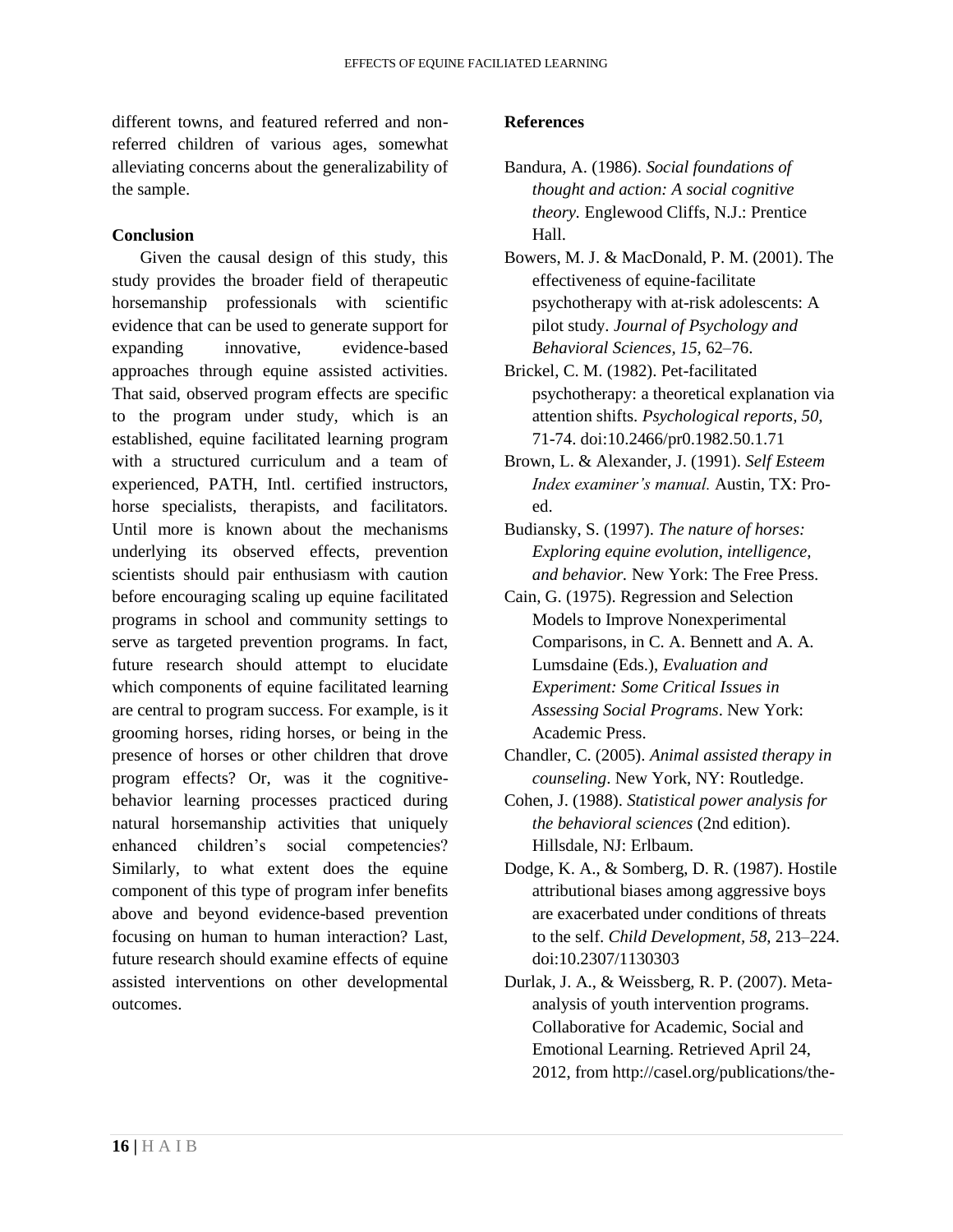impact-of-after-school-programs-thatpromote-personal-and-social-skills.

- Fisher, L.D., Dixon, D.O., Herson, J., Frankowski, R.K., Hearon, M.S., Pearce, K.E. (1990). Intention to treat in clinical trials. In: Pearce KE, editor. *Statistical issues in drug research and development.* New York: Marcel Dekker; pp. 331–350.
- Gatty, C. M. (2001). Psychosocial impact of therapeutic riding: A pilot study. *Equine-Facilitated Mental Health Association, 5(2),* 8.
- Greenberg, M. T., Domitrovic, C. & Bumbarger, B. (2000). *Preventing mental disorders in school-age children: A review of the effectiveness of prevention programs*. Retrieved from Pennsylvania State University, College of Health and Human Development website: http://prevention.psu.edu/pubs/documents/M entalDisordersfullreport.pdf
- Greenwald, A. (2001). The effect of a therapeutic horsemanship program on emotionally disturbed boys. *Dissertation Abstracts International: Section B: The Sciences and Engineering, 62(2-B),* 1078.
- Griffin, K.W., Epstein, J.A., Botvin, G.J., & Spoth, R.L. (2001). Social competence and substance use among rural youth: mediating role of social benefit expectancies of use. *Journal of Youth and Adolescence,* 30, 485- 498. doi:0047-2891/01/0800-0485
- Huang, L., Stroul, B., Friedman, R., Mrazek, P., Friesen, B., Pires, S. & Mayberg, S. (2005). Transforming mental health care for children and their families. *American Psychologist, 60*, 615-627. doi:10.1037/0003-066X.60.6.615
- Kaiser, L., Spence, L. J., Lavergne, A. G., & Vanden Bosch, K. L. (2004). Can a week of therapeutic riding make a difference?—A pilot study. *Anthrozoos, 17,* 63–72. **doi:** 10.2752/089279304786991918
- Katcher, A. H., & Wilkins, G. G. (1994). The use of animal assisted therapy and education with attention-deficit hyperactive and conduct disorders. *Interactions, 12(4),* 1–5. doi: 10.1145/1070960.1070962
- Klontz, B. T., Bivens, A., Leinart, D., & Klontz, T. (2007). The effectiveness of equineassisted experiential therapy: Results of an open clinical trial. *Society & Animals, 15,* 257-267. doi: 10.1163/156853007X217195
- Kruger, K.A., & Serpell, J. A. (2010). Animalassisted interventions in mental health: definitions and theoretical foundations. In A. Fine (Ed.) *Handbook on Animal-Assisted Therapy.* New York: Academic Press.
- LeBuffe, P.A., Shapiro, V.B., & Naglieri, J.A. (2009). *The Devereux Student Strengths Assessment (DESSA).* Lewisville, NC: Kaplan Press.
- Lemon, B.W., Bengston V.L., & Peterson, J.A. (1972). An Exploration of the Activity Theory of Aging: Activity Types and Life Satisfaction Among In-movers to a Retirement Community, Journal of Gerontology, 27, 511-523. doi: 10.1093/geronj/27.4.511
- Macauley, B. & Guierrez, K. (2004). The effectiveness of hippotherapy for children with language-learning disabilities, *Communication Disorders Quarterly, 24,* 205-217. doi:

10.1177/15257401040250040501

- MacDonald, P. M. (2004). *The effects of equinefacilitated therapy with at-risk adolescents: A summary of empirical research across multiple centers and programs.* The Center for the Interaction of Animals and Society (CIAS). Philadelphia: University of Pennsylvania School of Veterinary Medicine. Available at: www2.vet.upenn.edu/research/centers/cias/ pdf/CIAS\_AAI\_white\_paper.pdf
- MacDonald, P. M., & Cappo, J. (2003). Equinefacilitated therapy with ''at-risk'' youth: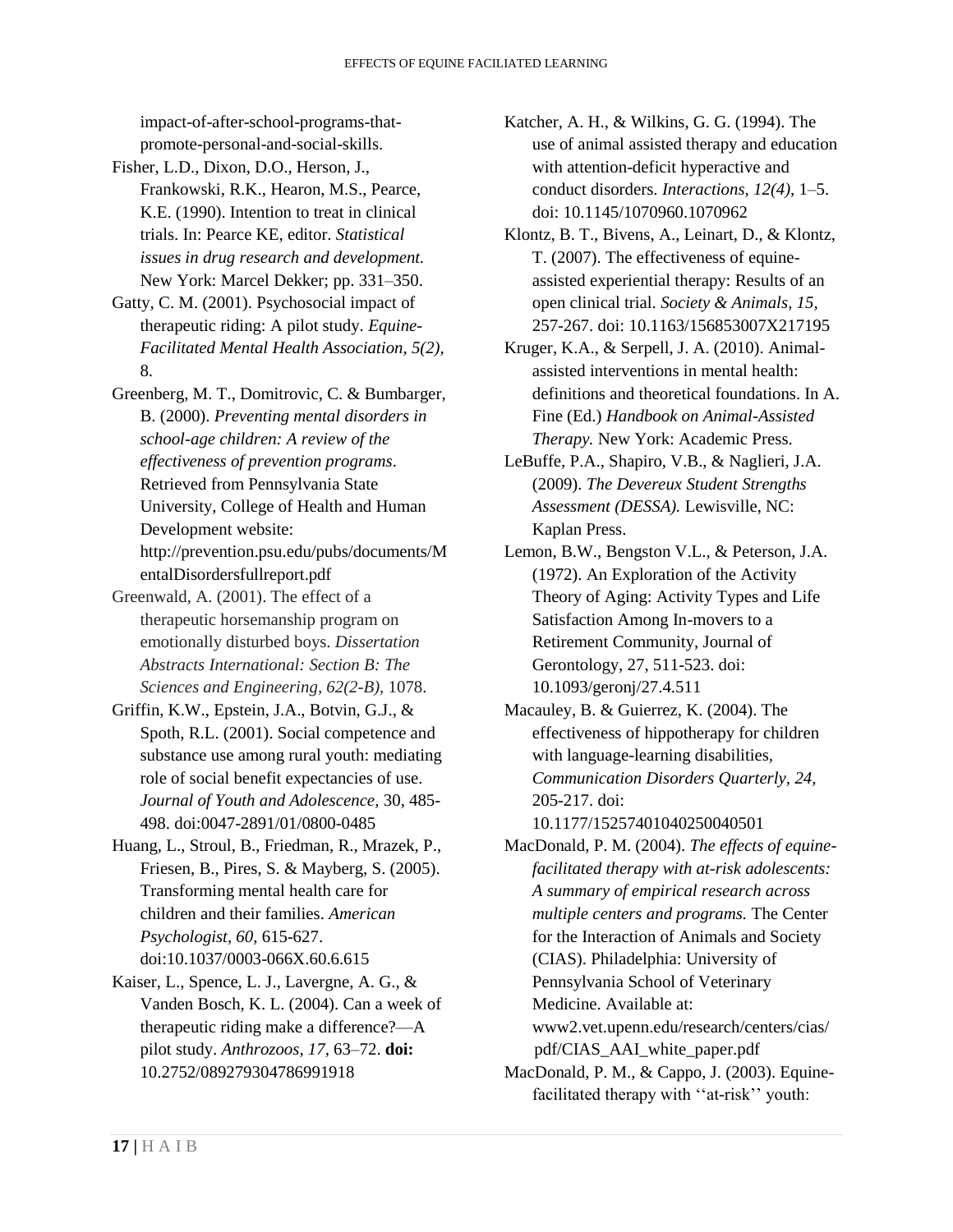Does it work? *Strides, 9,* 30–31. doi: 10.1007/s10566-006-9031-x

Mann, D. & Williams, D. (2002). Equine assisted family therapy for high-risk youth: Defining a model of treatment and measuring effectiveness, Unpublished manuscript.

McGreevy, P. D. (2007). The advent of equitation science. *The Veterinary Journal, 174,* 492-500. doi: 10.1016/j.tvjl.2006.09.008,

McGreevy, P. D. & McLean, A. N. (2007). Roles of learning theory and ethology in equitation, *Journal of Veterinary Behavior: Clinical Applications and Research, 2,* 108- 118, doi: 10.1016/j.jveb.2007.05.003.

McGreevy, P. D. & McLean, A. N. (2010). *Equestrian Science*. United Kingdom: Blackwell Publishing.

O'Connell, M.E., Boat, T., & Warner, K.E. (2009). *Preventing Mental, Emotional, and Behavioral Disorders Among Young People: Progress and Possibilities.* Washington, D.C.: The National Academic Press.

Reynolds, C.R., & Kamphaus, R.W. (2004). *Behavior assessment system for children (2nd ed.)*. Circle Pines, MN: American Guidance Service.

Rockhill, C.M., Vander Stoep, A., McCauley, E., & Katon, W.J. (2009). Social competence and social support as mediators between comorbid depressive and conduct problems and functional outcomes in middle school children. *Journal of Adolescence, 32,* 535-553. doi:

10.1016/j.adolescence.2008.06.011

Rubin, D.B. (1987). *Multiple Imputation for Nonresponse in Surveys*. J. Wiley & Sons, New York.

Rubin, D.B. (1996). Multiple imputation after 18+ year. *Journal of the American Statistical Association*, 91, 473-489.

Schultz, P. N., Remick-Barlow, G. A., & Robbins, L. (2007). Equine-assisted

psychotherapy: A mental health promotion/intervention modality for children who have experienced intra-family violence. *Health & Social Care in the Community, 15,* 265-271. doi: 10.1111/j.1365-2524.2006.00684.x

Serpell, J. A. (2000). Creatures of the unconscious: companion animals as mediators. In A. L. Podberscek, E. S. Paul & J. A. Serpell (Eds.), *Companion Animals and Us* (pp. 108-121). Cambridge: Cambridge University Press.

Shonkoff, J., & Phillips, D. (2000). *From neurons to neighborhoods: The science of early childhood development.* Washington, DC: National Academy Press.

Sørlie, M., Hagen, K.A., & Ogden, T., (2008). Social competence and antisocial behavior: Continuity and distinctiveness across early adolescence. *Journal of Research on Adolescence,* 18, 121-144. doi:10.1111/j.1532-7795.2008.00553.x

Sørlie, M. A. *&* Nordahl, T. *(*1998*). Problematferd i skolen: hovedfunn, forklaringer og pedagogiske implikasjoner: hovedrapport fra forskningsprosjektet "Skole og samspillsvansker" [Problem behavior in school: Main findings, explanations and educational implications: Main report from the research project "School and difficult social interactions"]. Oslo: NOVA.* 

Trotter, K.S. (2005). The efficacy of equine assisted group counseling with at-risk children and adolescents. Dissertation.

Trotter, K.S., Chandler, C.K., Goodwin-Bond, D. & Casey, J. (2008). A comparative study of the efficacy of group equine assisted counseling with at-risk children and adolescents. *Journal of Creativity in Mental Health, 3*, 254- 284. doi: 10.1080/15401380802356880

Vidrine, M., Owen-Smith, P., & Faulkner, P. (2002). Equine-facilitated group